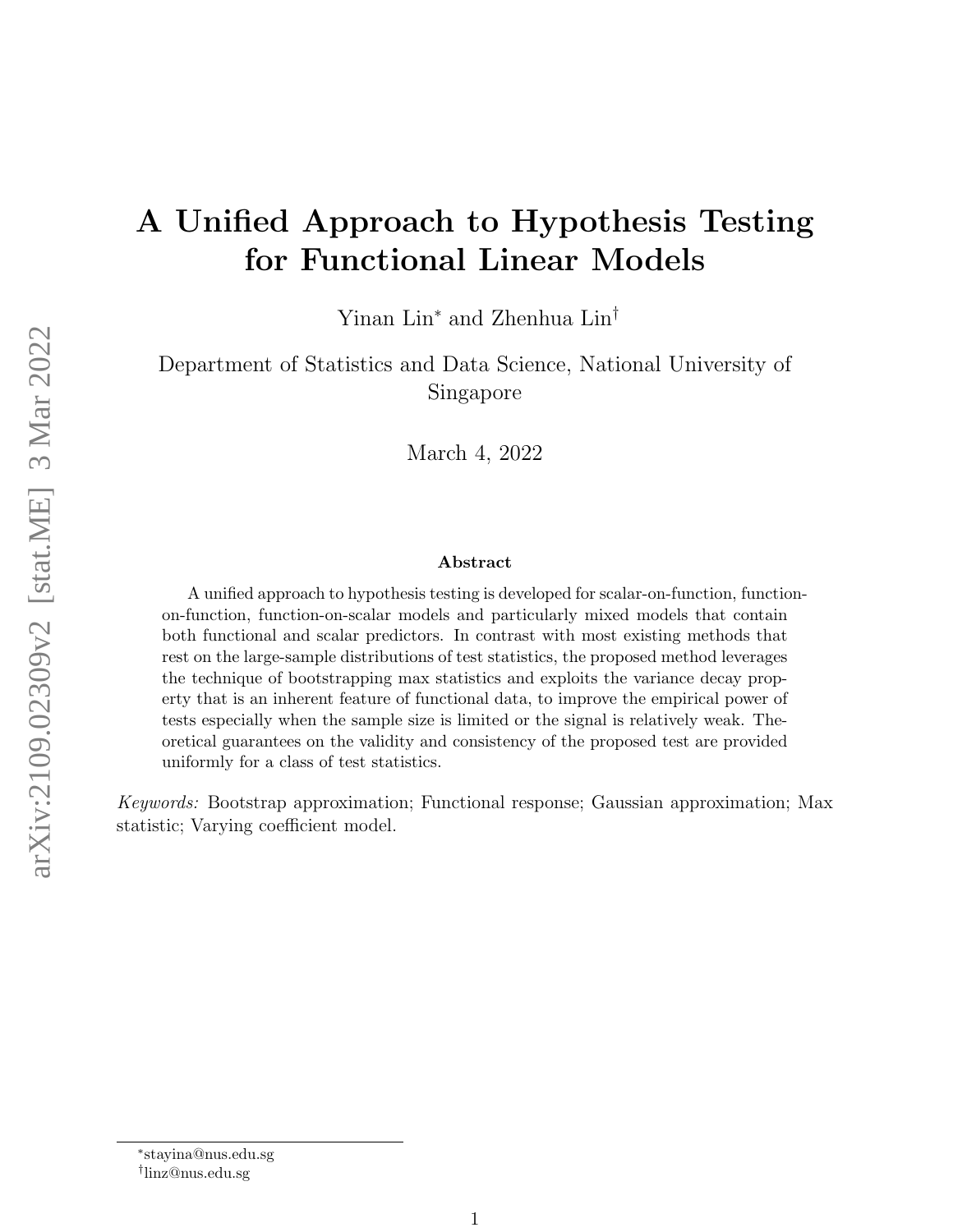## 1 Introduction

Functional data are nowadays common in practice and have been extensively studied in the past decades. For a comprehensive treatment on the subject of functional data analysis, we recommend the monographs [Ramsay and Silverman](#page-28-0) [\(2005\)](#page-28-0) and [Kokoszka and Reimherr](#page-27-0) [\(2017\)](#page-27-0) for an introduction, [Ferraty and Vieu](#page-26-0) [\(2006\)](#page-26-0) for nonparametric functional data anal-ysis, [Hsing and Eubank](#page-26-1) [\(2015\)](#page-26-1) from a theoretical perspective, and Horváth and Kokoszka [\(2012\)](#page-26-2) and [Zhang](#page-29-0) [\(2013\)](#page-29-0) with a focus on statistical inference.

Functional linear models that pair a response variable with a predictor variable in a linear way, where at least one of the variables is a function, play an important role in functional data analysis. A functional linear model (FLM), in its general form that accommodates both functional responses and/or functional predictors, can be mathematically represented by

<span id="page-1-0"></span>
$$
Y - \mathbb{E}Y = \beta(X - \mathbb{E}X) + Z,\tag{1}
$$

where  $Y, Z \in \mathcal{Y}, X \in \mathcal{X}$ , with  $(\mathcal{X}, \langle \cdot, \cdot \rangle_1)$  and  $(\mathcal{Y}, \langle \cdot, \cdot \rangle_2)$  being two separable Hilbert spaces respectively endowed with the inner products  $\langle \cdot, \cdot \rangle_1$  and  $\langle \cdot, \cdot \rangle_2$ , and  $\beta$ , called the slope operator, is an unknown Hilbert–Schmidt operator between  $\mathcal X$  and  $\mathcal Y$ . The variable  $Z$ , representing a random error, is assumed to be centered, of finite variance, and independent of X. The following popular models are special cases of [\(1\)](#page-1-0).

• The scalar-on-function model: Taking  $\mathcal{Y} = \mathbb{R}, \mathcal{X} = L^2(\mathcal{T}) = \{f : \mathcal{T} \to \mathbb{R} \mid \int_{\mathcal{T}} |f(t)|^2 dt <$  $\infty$ } for an interval  $\mathcal{T} \subset \mathbb{R}$ , endowed with their canonical inner products respectively, and  $\beta(x) = \int x(t)\tilde{\beta}(t)dt$  for some function  $\tilde{\beta}: \mathcal{T} \to \mathbb{R}$ , the model [\(1\)](#page-1-0) becomes

$$
Y - \mathbb{E}Y = \int_{\mathcal{T}} \{X(t) - \mathbb{E}X(t)\}\tilde{\beta}(t)dt + Z.
$$

• The function-on-function model: Taking  $\mathcal{Y} = L^2(\mathcal{T}_0)$ ,  $\mathcal{X} = L^2(\mathcal{T}_1)$  for some intervals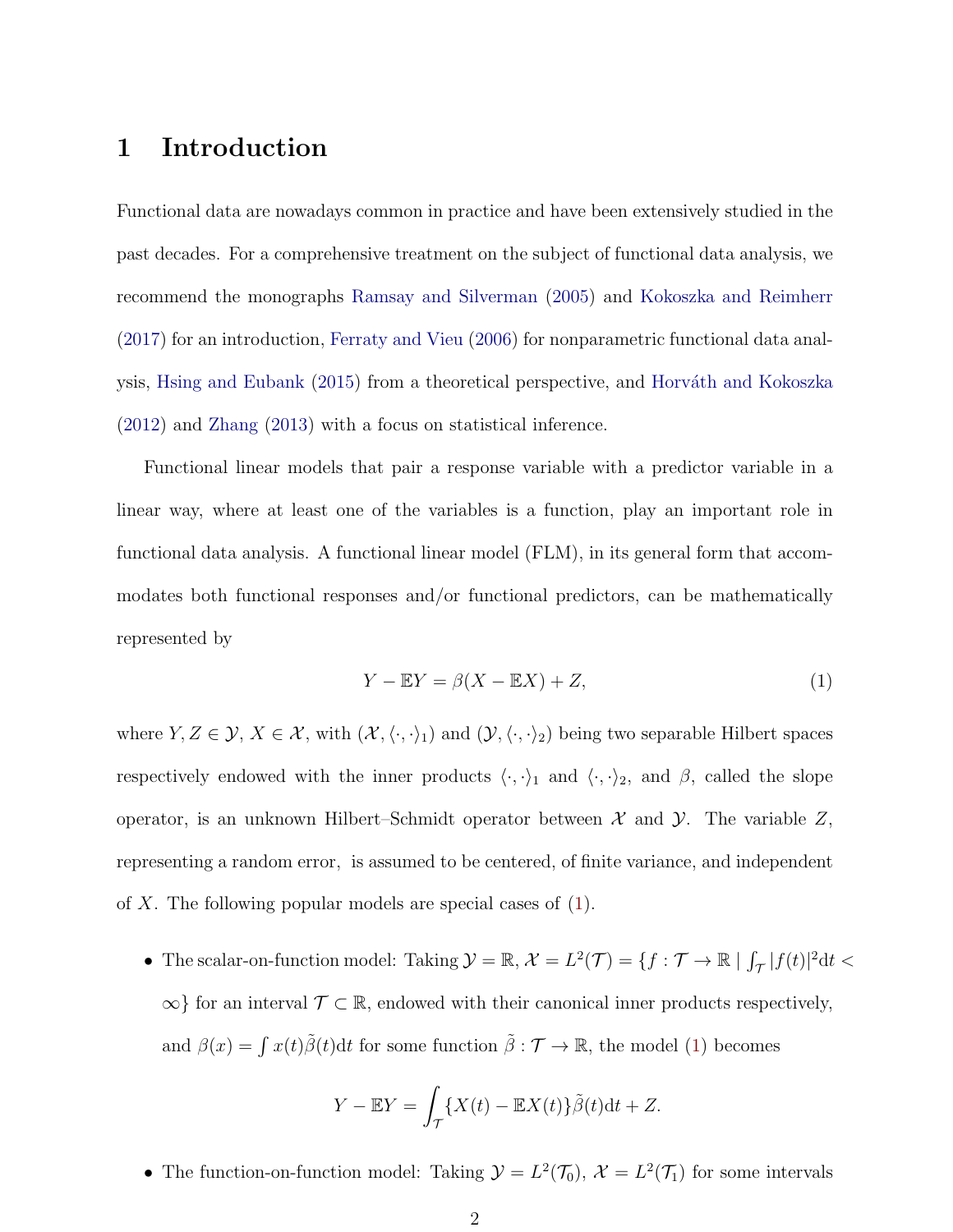$\mathcal{T}_0, \mathcal{T}_1 \subset \mathbb{R}$ , endowed with their respective canonical inner products, and  $\beta(x) =$  $\int x(s)\tilde{\beta}(s,\cdot)ds$  for some function  $\tilde{\beta}:\mathcal{T}_1\times\mathcal{T}_0\to\mathbb{R}$ , the model [\(1\)](#page-1-0) becomes

$$
Y(t) - \mathbb{E}Y(t) = \int_{\mathcal{T}_1} \{X(s) - \mathbb{E}X(s)\}\tilde{\beta}(s,t)\mathrm{d}s + Z(t).
$$

• The function-on-vector model, also known as the varying coefficient model in [Shen](#page-28-1) [and Faraway](#page-28-1) [\(2004\)](#page-28-1): Taking  $\mathcal{Y} = L^2(\mathcal{T})$  for some interval  $\mathcal{T} \subset \mathbb{R}, \mathcal{X} = \mathbb{R}^q$  for some positive integer q, endowed with their respective canonical inner products, and  $\beta(x) = x^{\top} \tilde{\beta}(\cdot)$  for some function  $\tilde{\beta} : \mathcal{T} \to \mathbb{R}^q$ , the model [\(1\)](#page-1-0) becomes

$$
Y(t) - \mathbb{E}Y(t) = \sum_{j=1}^{q} (X_j - \mathbb{E}X_j)\tilde{\beta}_j(t) + Z(t).
$$

• The model with mixed-type predictors [\(Cao et al.,](#page-26-3) [2020\)](#page-26-3): Take  $\mathcal{Y} = L^2(\mathcal{T}_0)$  for some intervals  $\mathcal{T}_0 \subset \mathbb{R}$  endowed with its canonical inner product, and take  $\mathcal{X} = L^2(\mathcal{T}_1) \oplus$  $\cdots \oplus L^2(\mathcal{T}_d) \oplus \mathbb{R}^q$  endowed with the inner product of the direct sum of Hilbert spaces  $\langle \cdot, \cdot \rangle_{DS}$  (e.g., see Section I.6 of [Conway,](#page-26-4) [2007\)](#page-26-4), for some positive integers d and q, along with some intervals  $\mathcal{T}_1,\ldots,\mathcal{T}_d \subset \mathbb{R}$ . Let  $\beta(x) = \sum_{k=1}^d \int g_k(s) \tilde{\gamma}_k(s,\cdot) \mathrm{d} s + v^\top \tilde{\eta}(\cdot)$  for  $x = (g_1, \ldots, g_d, v) \in \mathcal{X}$  with  $\tilde{\eta}_v : \mathcal{T}_0 \to \mathbb{R}^q$  and real-valued functions  $\tilde{\gamma}_k : \mathcal{T}_k \times \mathcal{T}_0 \to \mathbb{R}$ . The model [\(1\)](#page-1-0), with  $X = (G_1, \ldots, G_d, V)$ , then becomes

$$
Y(t) - \mathbb{E}Y(t) = \sum_{k=1}^{d} \int_{\mathcal{T}_k} \{ G_k(s) - \mathbb{E}G_k(s) \} \tilde{\gamma}_k(s, t) \, ds + (V - \mathbb{E}V)^{\top} \tilde{\eta}(t) + Z(t).
$$

• The partial functional linear model [\(Shin,](#page-28-2) [2009\)](#page-28-2): Take  $\mathcal{Y} = \mathbb{R}$  and  $\mathcal{X} = L^2(\mathcal{T}_1) \oplus$  $\cdots \oplus L^2(\mathcal{T}_d) \oplus \mathbb{R}^q$  endowed with the inner product of the direct sum of Hilbert spaces  $\langle \cdot, \cdot \rangle_{DS}$  for some positive integers d and q, along with some intervals  $\mathcal{T}_1, \ldots, \mathcal{T}_d \subset \mathbb{R}$ . Let  $\beta(x) = \sum_{k=1}^d \int g_k(t) \tilde{\gamma}_k(t) dt + v^\top \tilde{\eta}$  for  $x = (g_1, \dots, g_d, v) \in \mathcal{X}$ , with  $\tilde{\eta} \in \mathbb{R}^q$  and real-valued functions  $\tilde{\gamma}_k : \mathcal{T}_k \to \mathbb{R}$ . The model [\(1\)](#page-1-0), with  $X = (G_1, \ldots, G_d, V)$ , then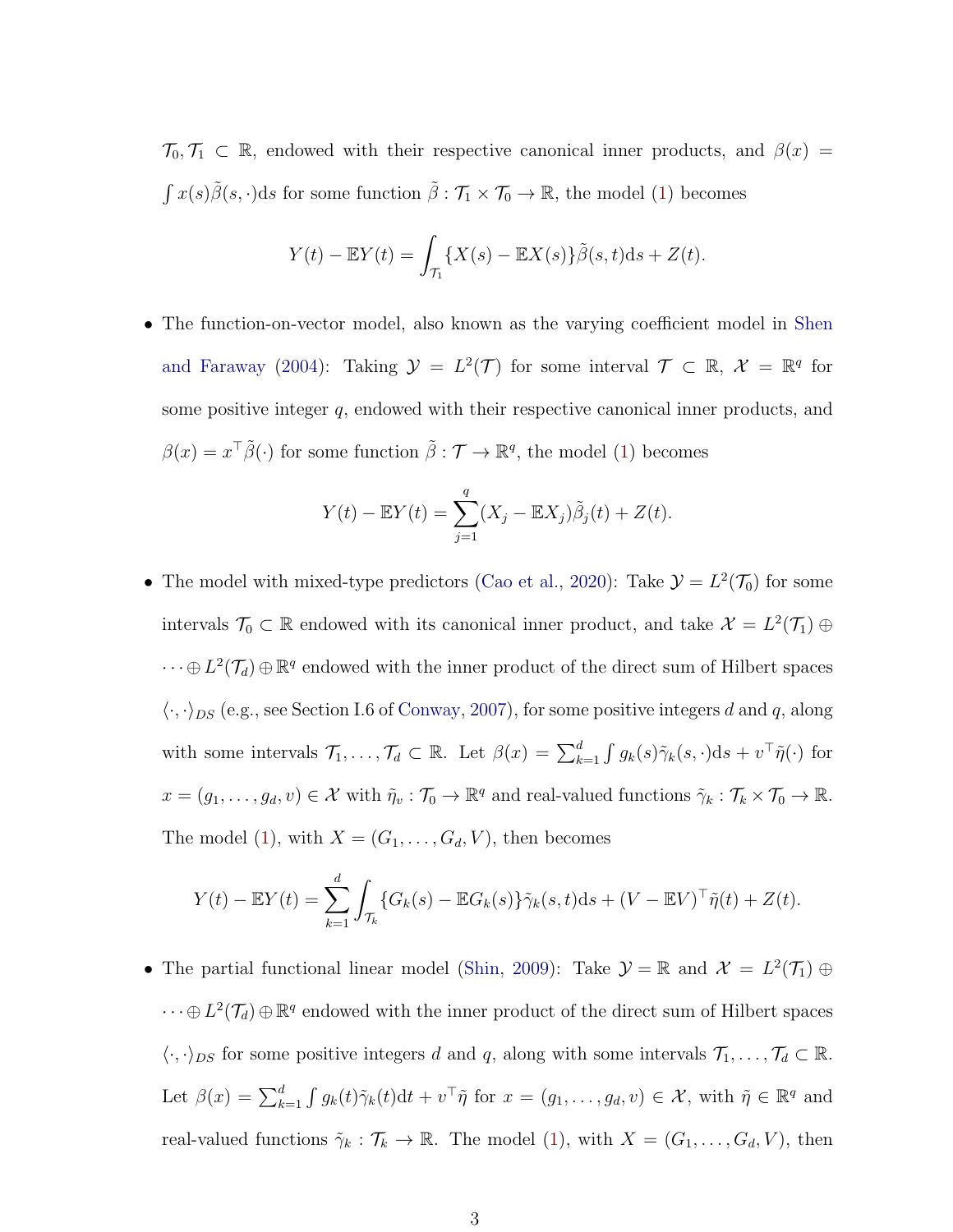becomes

$$
Y - \mathbb{E}Y = \sum_{k=1}^d \int_{\mathcal{T}_k} \{G_k(s) - \mathbb{E}G_k(s)\}\tilde{\gamma}_k(s)ds + (V - \mathbb{E}V)^{\top}\tilde{\eta} + Z.
$$

These models have been investigated, for example, among many others, by [Cardot et al.](#page-26-5) [\(1999,](#page-26-5) [2003\)](#page-26-6); [Yao et al.](#page-29-1) [\(2005\)](#page-29-1); [Hall and Horowitz](#page-26-7) [\(2007\)](#page-26-7); [James et al.](#page-26-8) [\(2009\)](#page-26-8); [Yuan and](#page-29-2) [Cai](#page-29-2) [\(2010\)](#page-29-2); [Zhou et al.](#page-29-3) [\(2013\)](#page-29-3); [Lin et al.](#page-27-1) [\(2017\)](#page-27-1); [Shen and Faraway](#page-28-1) [\(2004\)](#page-28-1); [Zhang](#page-29-4) [\(2011\)](#page-29-4); [Zhu et al.](#page-29-5) [\(2012\)](#page-29-5); [Cao et al.](#page-26-3) [\(2020\)](#page-26-3); [Wang et al.](#page-29-6) [\(2020\)](#page-29-6); [Shin](#page-28-2) [\(2009\)](#page-28-2); [Kong et al.](#page-27-2) [\(2016\)](#page-27-2), with a focus on estimation of the slope operator in one of these models.

Practically it is also of importance to check whether the predictor  $X$  has influence on the response  $Y$  in the postulated model  $(1)$ , which corresponds to whether the slope operator is null and can be cast into the following hypothesis testing problem

<span id="page-3-0"></span>
$$
H_0: \beta = 0 \quad v.s. \quad H_a: \beta \neq 0. \tag{2}
$$

This problem has been investigated in the literature, with more attention given to the scalar-on-function model. For example, among many others, [Hilgert et al.](#page-26-9) [\(2013\)](#page-26-9) proposed Fisher-type parametric tests with random projection to empirical functional principal components by using multiple testing techniques, [Lei](#page-27-3) [\(2014\)](#page-27-3) introduced an exponential scan test by utilizing the estimator for  $\beta$  proposed in [Hall and Horowitz](#page-26-7) [\(2007\)](#page-26-7) that is based on functional principal component analysis, [Qu and Wang](#page-28-3) [\(2017\)](#page-28-3) developed generalized likelihood ratio test using smoothing splines, and [Xue and Yao](#page-29-7) [\(2021\)](#page-29-7), exploiting the techniques developed for post-regularization inferences, constructed a test for the case that there are an ultrahigh number of functional predictors. For the function-on-function model, [Kokoszka](#page-27-4) [et al.](#page-27-4)  $(2008)$  proposed a weighted  $L_2$  test statistic based on functional principal component analysis, and [Lai et al.](#page-27-5) [\(2021\)](#page-27-5) developed a goodness-of-fit test based on generalized distance covariance. For the function-on-vector model, [Shen and Faraway](#page-28-1) [\(2004\)](#page-28-1); [Zhang](#page-29-4)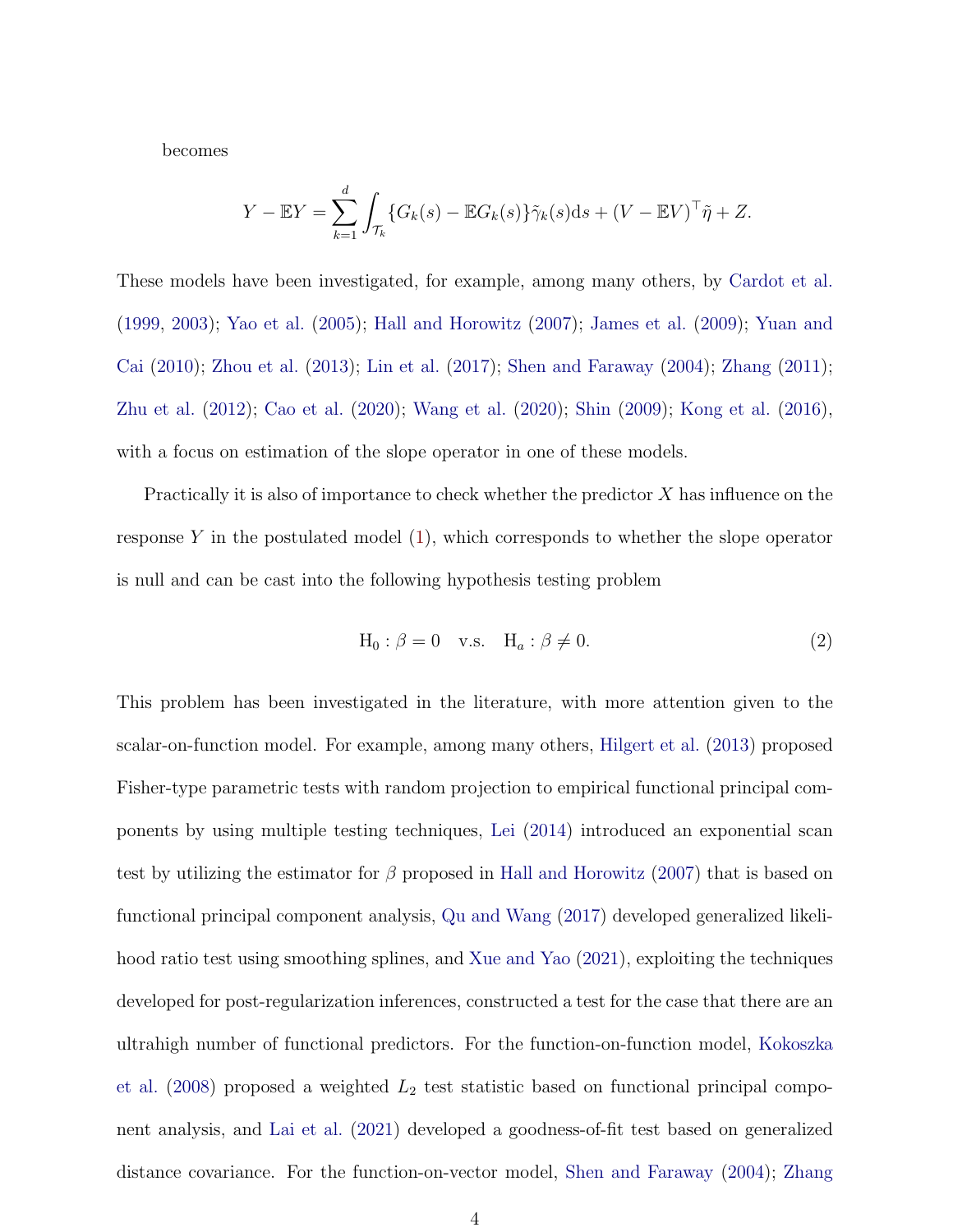[\(2011\)](#page-29-4); [Smaga](#page-28-4) [\(2019\)](#page-28-4) proposed functional F-tests while [Zhu et al.](#page-29-5) [\(2012\)](#page-29-5) considered a wild bootstrap method.

In this paper, we develop a unified approach to the hypothesis testing problem [\(2\)](#page-3-0) with the following features. First, constructed for the model [\(1\)](#page-1-0) and contrasting with existing methods that consider only one type of functional linear models at a time, the proposed approach accommodates all aforementioned functional linear models, especially the mixed models that contain both scalar and functional predictors; statistical inference on such models is less considered in the literature. In addition, the number of functional and/or scalar predictors is allowed to grow with the sample size.

Second, the method enjoys relatively high power especially when the sample size is limited and/or the signal is weak, by extending the bootstrap strategy developed in [Lopes](#page-27-6) [et al.](#page-27-6) [\(2020\)](#page-27-6) and [Lin et al.](#page-27-7) [\(2022\)](#page-27-7) for high-dimensional data with variance decay. In these endeavors, it is demonstrated that, the strategy of bootstrapping a max statistic, proposed for testing high-dimensional mean vectors in a one-sample or multiple-sample setting, also extends to mean functions in functional data analysis. While application of this strategy to mean functions is relatively straightforward, a further extension to functional regression seems much more challenging.

Third, the proposed method bypasses the ill-posed problem of estimating the slope operator  $\beta$  via a clever transformation of the test on the slope operator into a test on a high-dimensional vector that captures the association between  $X$  and  $Y$ ; see Section [2](#page-6-0) for details. In addition, each coordinate of the high-dimensional vector is the mean of a composition of (random) functional principal component scores whose variances by nature decay to zero at certain rate, and consequently, the principle behind [Lopes et al.](#page-27-6) [\(2020\)](#page-27-6) and [Lin et al.](#page-27-7) [\(2022\)](#page-27-7) applies. Moreover, our numerical studies in Section [4](#page-17-0) show that the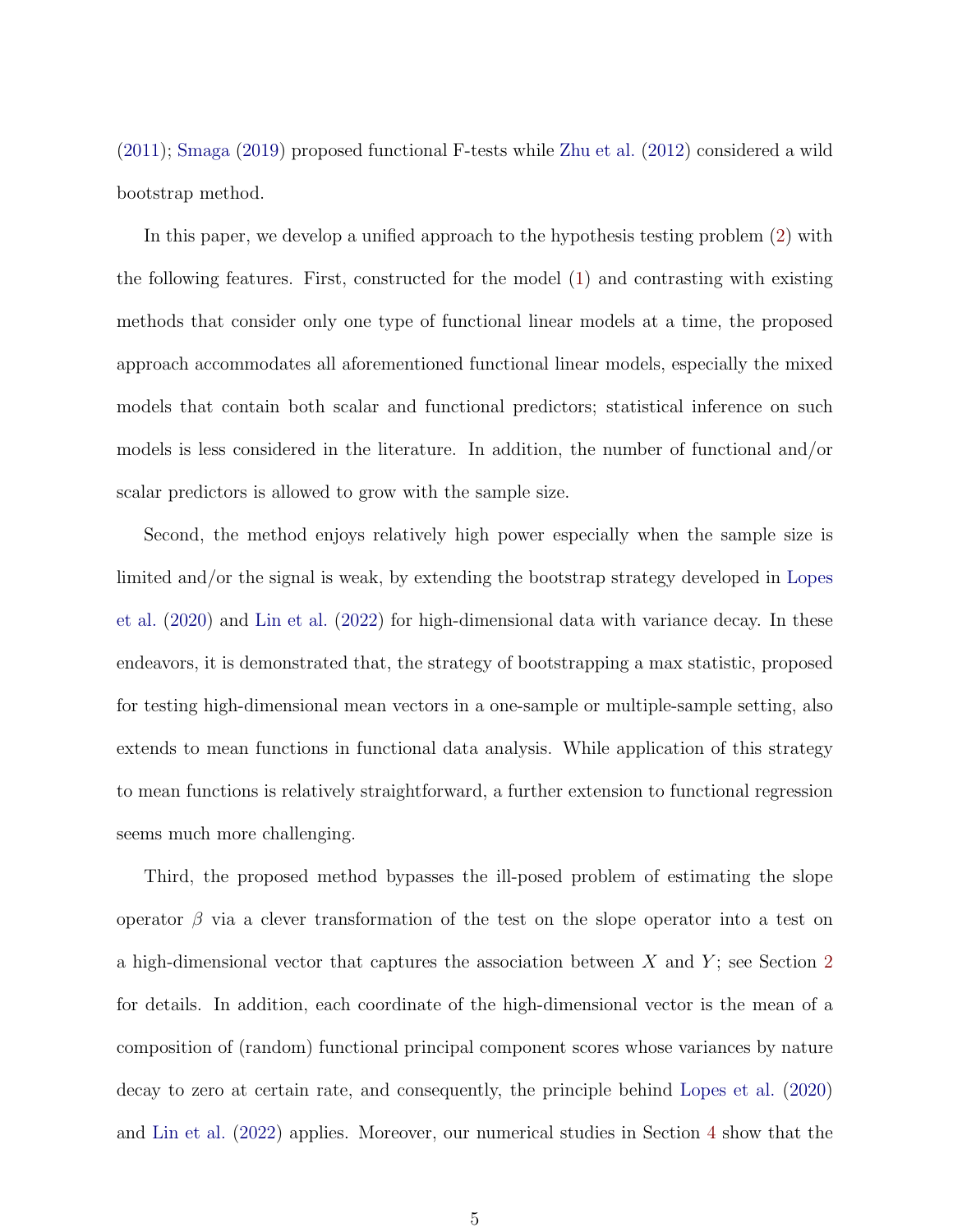number of principal components adopted by the proposed method can be simply set to the sample size, which contrasts with some classic methods that require a delicate choice of the number of principal components. This not only makes the test procedure simpler, but also potentially improves power of the test, especially when the signal of the slope operator is tied to some high-order principal components.

In our theoretical investigation, to partially accommodate the situation that empirical principal components or some fixed known basis functions of practitioners' choice may be adopted for conducting the aforementioned transformation, we establish validity and consistency of the proposed test uniformly for a family of test statistics arising from the transformation, via establishing uniform Gaussian and bootstrap approximations of distributions of the corresponding family of max statistics. Consequently, our theoretical analyses are materially different from and considerably more challenging than those in [Lopes et al.](#page-27-6) [\(2020\)](#page-27-6) and [Lin et al.](#page-27-7) [\(2022\)](#page-27-7) which consider only one max statistic. For example, a key step in our analyses is to establish a non-trivial probabilistic upper bound for  $\sup_{b\in\mathcal{B}} |\langle b, V\rangle|$  for a centered sub-Gaussian vector  $V \in \mathbb{R}^p$  with *dependent* coordinates and for a ball  $\mathcal{B} \subset \mathbb{R}^p$  with radius  $a_n \to 0$  and divergent p; see Lemma S3.3 and its proof in the supplementary material for details.

The rest of the paper is organized as follows. We describe the proposed test in Section [2](#page-6-0) and analyze its theoretical properties in Section [3.](#page-11-0) We then proceed to showcase its numerical performance via simulation studies in Section [4](#page-17-0) and illustrate its applications in Section [5.](#page-22-0) We conclude the article with a remark in Section [6.](#page-24-0) All proofs are provided in the supplementary material.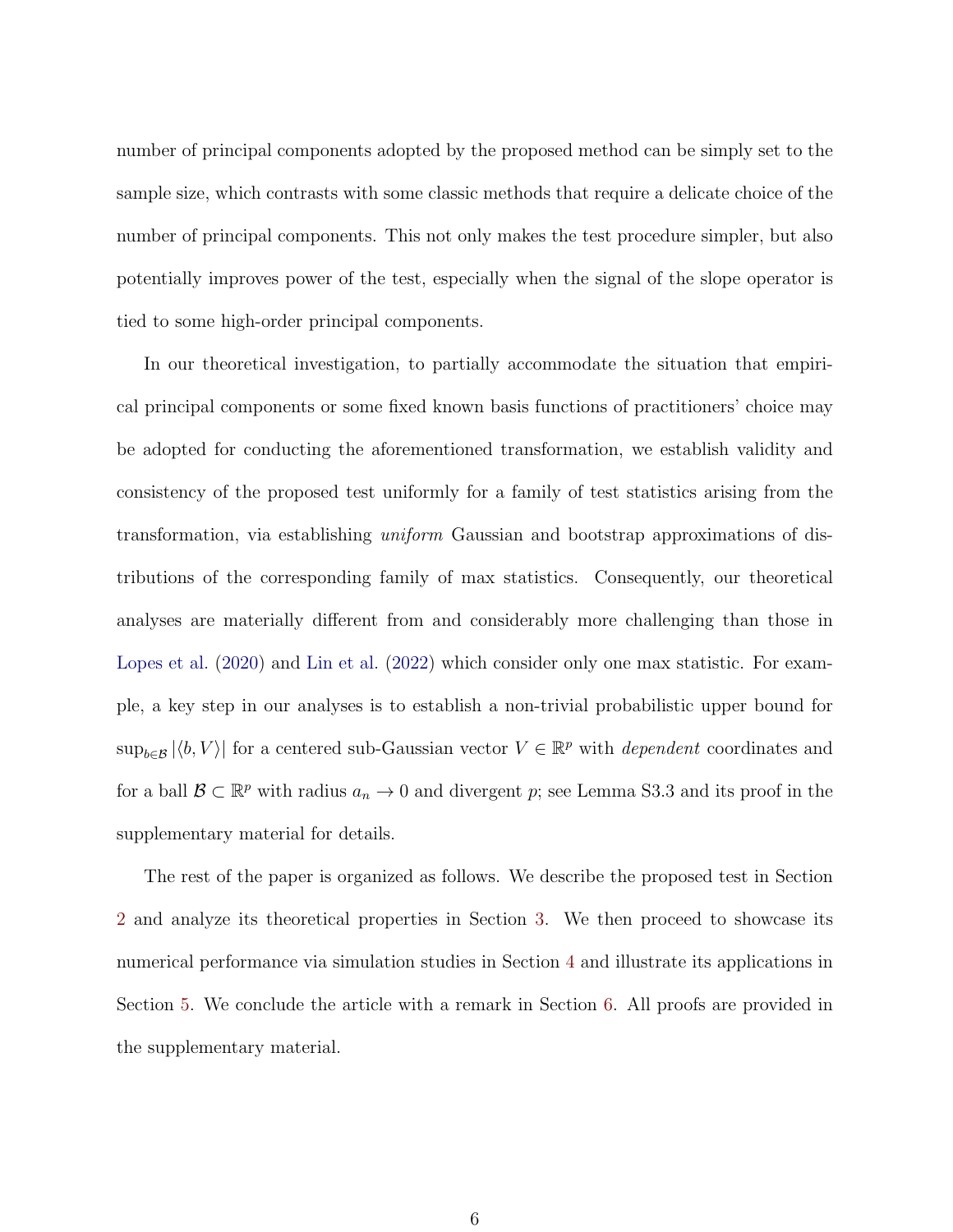#### <span id="page-6-0"></span>2 Methodology

Without loss of generality, we assume X and Y in [\(1\)](#page-1-0) are centered, i.e.,  $\mathbb{E}X = 0$  and  $EY = 0$ . Such an assumption, adopted also in [Cai et al.](#page-25-0) [\(2006\)](#page-25-0), is practically satisfied by replacing  $X_i$  with  $X_i - \bar{X}$  and replacing  $Y_i$  with  $Y_i - \bar{Y}$ , where  $\bar{X} = n^{-1} \sum_{i=1}^n X_i$  and  $\bar{Y} = n^{-1} \sum_{i=1}^{n} Y_i$ . This simplifies the model [\(1\)](#page-1-0) to

$$
Y = \beta(X) + Z.
$$
 (3)

We assume  $\mathbb{E} \|X\|_1^2 < \infty$  and  $\mathbb{E} \|Y\|_2^2 < \infty$  where  $\|\cdot\|_1$  and  $\|\cdot\|_2$  are norms induced respectively by  $\langle \cdot, \cdot \rangle_1$  and  $\langle \cdot, \cdot \rangle_2$ , so that the covariances of X and Y exist. Our goal is to test [\(2\)](#page-3-0) based on the independently and identically distributed (i.i.d.) realizations  $(X_1, Y_1), \ldots, (X_n, Y_n)$ . In addition, we assume that  $X_i$  and  $Y_i$  are fully observed when they are functions. This assumption is pragmatically satisfied when  $X_i$  and  $Y_i$  are observed in a dense grid of their defining domains, as the observations in the grid can be interpolated to form an accurate approximation to  $X_i$  and  $Y_i$ . Thanks to modern technologies, such densely observed functional data are nowadays common in many fields, such as medicine and healthcare [\(Zhu et al.,](#page-29-5) [2012;](#page-29-5) [Chang and McKeague,](#page-26-10) [2020+\)](#page-26-10), meteorology [\(Burdejova](#page-25-1) [et al.,](#page-25-1) [2017;](#page-25-1) [Shang,](#page-28-5) [2017\)](#page-28-5) and finance [\(M¨uller et al.,](#page-28-6) [2011;](#page-28-6) [Tang and Shi,](#page-28-7) [2021\)](#page-28-7). The case that  $X_i$  and  $Y_i$  are only observed in a sparse grid is much more challenging and is left for future research.

For  $x \in \mathcal{X}$  and  $y \in \mathcal{Y}$ , the tensor product operator  $(x \otimes y) : \mathcal{X} \to \mathcal{Y}$  is defined by

$$
(x \otimes y)z = \langle x, z \rangle_1 y
$$

for all  $z \in \mathcal{X}$ . The tensor product  $x \otimes z$  for  $x, z \in \mathcal{X}$  is defined analogously. For example, if  $\mathcal{X} = \mathbb{R}^q$ , then  $x \otimes z = zx^\top$  for  $x, z \in \mathcal{X}$ , and if  $\mathcal{X} = L^2(\mathcal{T})$ ,  $f \otimes g$  is represented by the function  $(f \otimes g)(s,t) = f(s)g(t)$ , for  $f, g \in L^2(\mathcal{T})$ . With the above notation,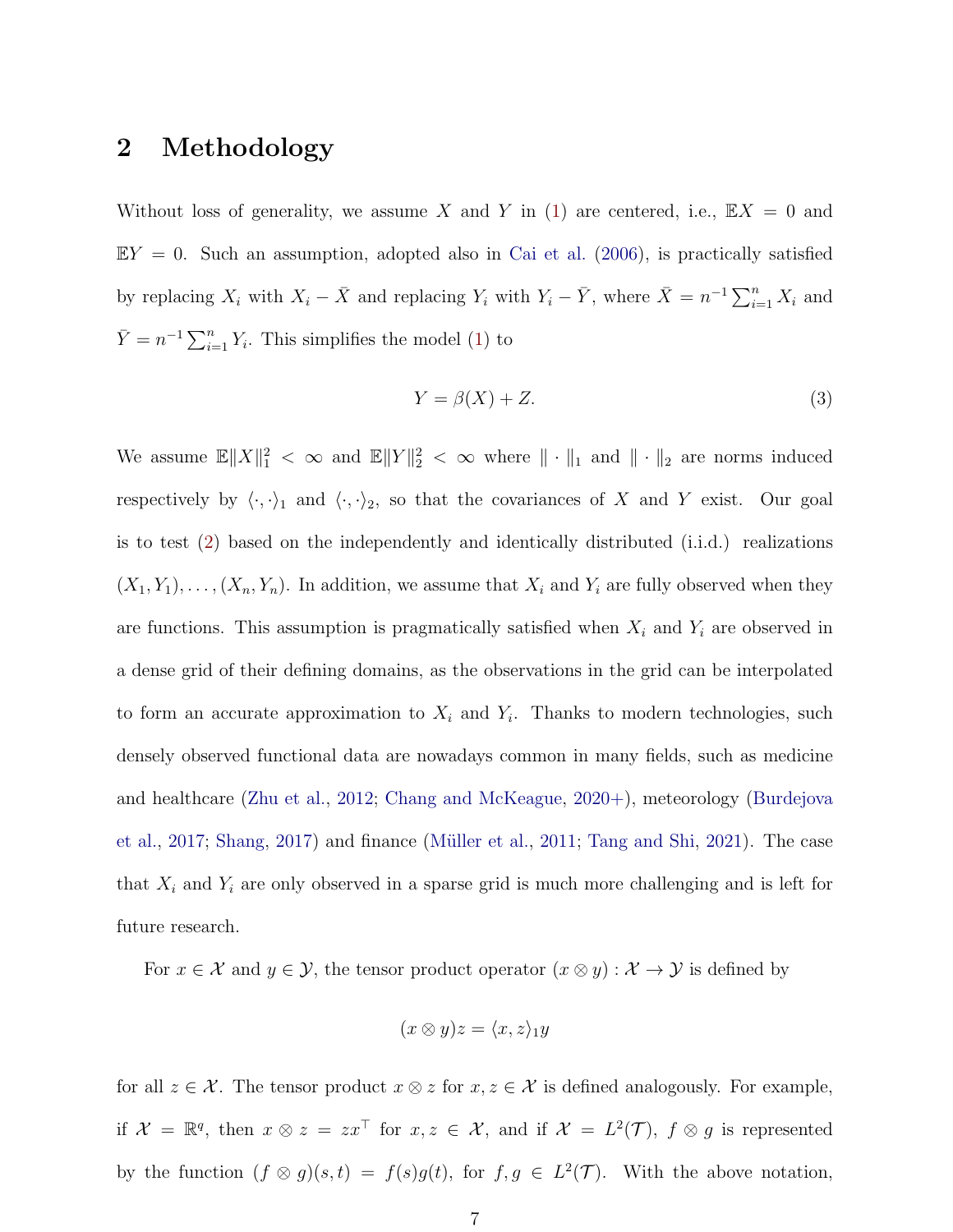the covariance operator of a random element X in the Hilbert space X is given by  $C_X =$  $\mathbb{E}(X\otimes X)$ . For example, if  $\mathcal{X} = \mathbb{R}^q$  then  $C_X = \mathbb{E}(XX^\top)$  and if  $\mathcal{X} = L^2(\mathcal{T})$  then  $(C_X f)(t) =$  $\int_{\mathcal{T}} \mathbb{E}\{X(s)X(t)\}f(s)ds$  for  $f \in L^2(\mathcal{T})$  and all  $t \in \mathcal{T}$ .

By Mercer's theorem, the operator  $C_X$  admits the decomposition

$$
C_X = \sum_{j_1=1}^{d_X} \lambda_{j_1} \phi_{j_1} \otimes \phi_{j_1},\tag{4}
$$

where  $\lambda_1 \geq \lambda_2 \geq \cdots > 0$  are eigenvalues,  $\phi_1, \phi_2, \ldots$  are the corresponding eigenelements that are orthonormal, and  $d_{\mathcal{X}}$  is the dimension of  $\mathcal{X}$ ; for example,  $d_{\mathcal{X}} = q$  if  $\mathcal{X} = \mathbb{R}^q$  and  $d_{\mathcal{X}} = \infty$  if  $\mathcal{X} = L^2(\mathcal{T})$ . Similarly, the operator  $C_Y$  is decomposed by

$$
C_Y = \sum_{j_2=1}^{d_{\mathcal{Y}}} \rho_{j_2} \psi_{j_2} \otimes \psi_{j_2},\tag{5}
$$

with eigenvalues  $\rho_1 \ge \rho_2 \ge \cdots > 0$  and the corresponding eigenelements  $\psi_1, \psi_2, \ldots$  Without loss of generality, we assume  $\phi_1, \phi_2, \ldots$  form a complete orthonormal system (CONS) of  $X$  and  $\psi_1, \psi_2, \dots$  form a CONS of  $Y$ .

Let  $\mathfrak{B}_{HS}(\mathcal{X}, \mathcal{Y})$  be the set of Hilbert–Schmidt operators from X to Y (see Definition 4.4.2 in [Hsing and Eubank,](#page-26-1) [2015\)](#page-26-1), and note that  $\beta \in \mathfrak{B}_{HS}(\mathcal{X}, \mathcal{Y})$ . Since  $\phi_1, \phi_2, \dots$  and  $\psi_1, \psi_2, \dots$  are CONS,  $\beta$  can be represented as

$$
\beta = \sum_{j_1=1}^{d_{\mathcal{X}}} \sum_{j_2=1}^{d_{\mathcal{Y}}} b_{j_1 j_2} \phi_{j_1} \otimes \psi_{j_2}, \tag{6}
$$

where each  $b_{j_1j_2} \in \mathbb{R}$  is the generalized Fourier coefficient. Consequently, the null hypothesis in [\(2\)](#page-3-0) is equivalent to  $b_{j_1j_2} = 0$  for all  $j_1$  and  $j_2$ . It turns out that the coefficients are linked to the cross-covariance operator  $g := \mathbb{E}(X \otimes Y)$ . Specifically, with  $g_{j_1 j_2} = \langle g, \phi_{j_1} \otimes \psi_{j_2} \rangle$ , we have the following proposition that connects  $b_{j_1j_2}$  and  $g_{j_1,j_2}$ ; special cases of this connection have been exploited for example by [Cai et al.](#page-25-0) [\(2006\)](#page-25-0); [Hall and Horowitz](#page-26-7) [\(2007\)](#page-26-7); [Kokoszka](#page-27-4) [et al.](#page-27-4) [\(2008\)](#page-27-4).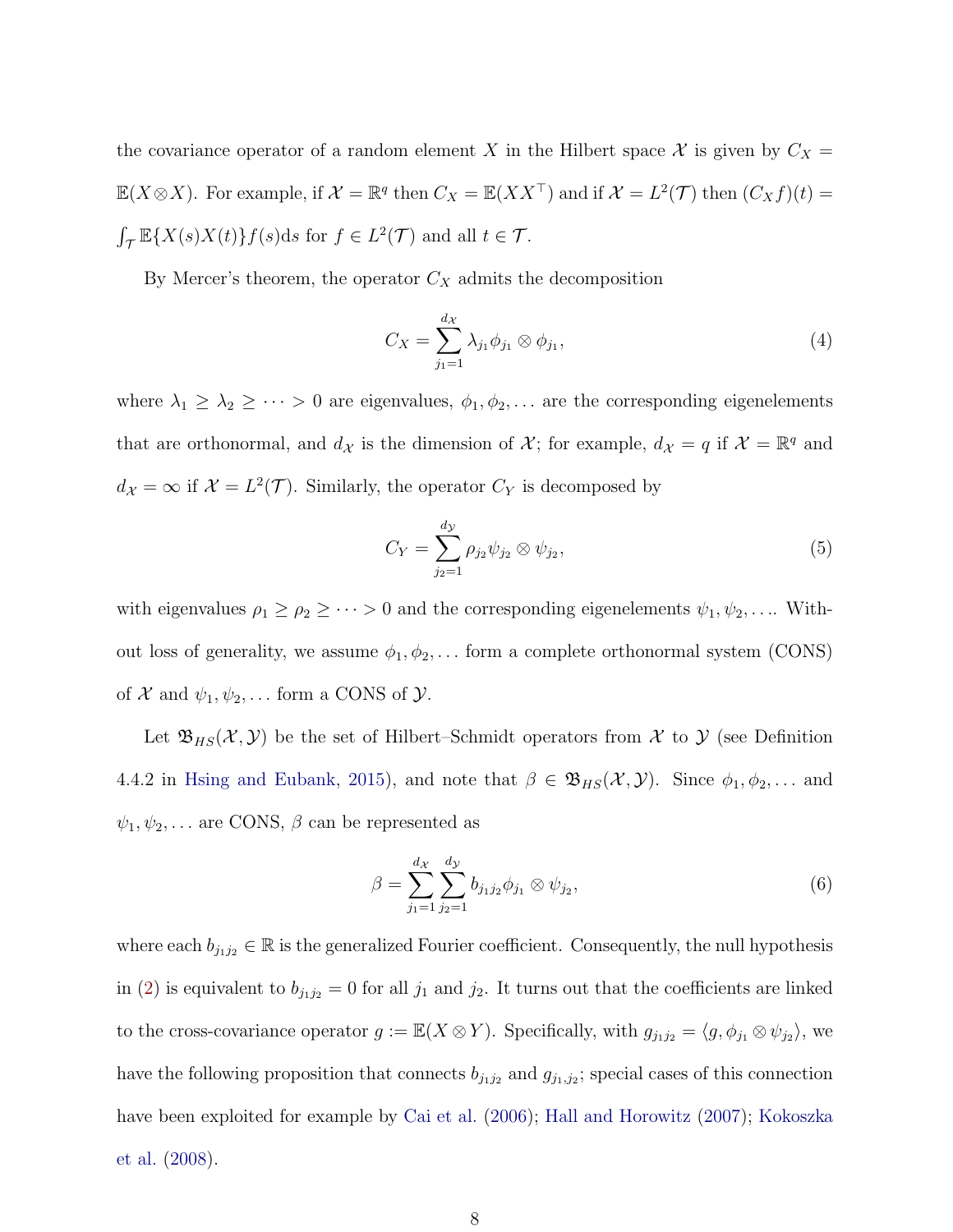**Proposition 2.1.**  $g_{j_1j_2} = \mathbb{E}(\langle X, \phi_{j_1} \rangle_1 \langle Y, \psi_{j_2} \rangle_2)$  and  $b_{j_1j_2} = \lambda_{j_1}^{-1}$  $^{-1}_{j_1}g_{j_1j_2}$ .

Because  $\lambda_{j_1} \to 0$  as  $j_1 \to \infty$ , estimating the coefficients  $b_{j_1j_2}$  becomes an ill-posed problem [\(Hall and Horowitz,](#page-26-7) [2007\)](#page-26-7) and hence a direct test on the coefficients is difficult. To overcome the challenge of ill-posedness, a key observation from the above proposition is that,  $b_{j_1j_2} = 0$  is equivalent to  $g_{j_1j_2} = 0$  for all  $j_1$  and  $j_2$ , as the eigenvalues  $\lambda_{j_1}$  are assumed to be nonzero without loss of generality. Therefore, a test on  $b_{j_1j_2}$  can be further transformed into a test on  $g_{j_1j_2}$ , and this bypasses the difficulty of estimating the eigenvalues. Moreover, as we shall see below, each  $g_{j_1j_2}$  is the mean of some random variable that can be easily constructed from data and hence a test on  $g_{j_1j_2}$  is much more manageable.

Specifically, we test  $g_{j_1j_2} = 0$  for  $j_1 = 1, \ldots, p_1$  when  $d_{\mathcal{X}} = \infty$ , and similarly, for  $j_2 = 1, \ldots, p_2$  when  $d_{\mathcal{Y}} = \infty$ , where  $p_1$  and  $p_2$  are integers that may grow with the sample size; when  $d_{\mathcal{X}} < \infty$  or  $d_{\mathcal{Y}} < \infty$ , one may choose  $p_1 = d_{\mathcal{X}}$  or  $p_2 = d_{\mathcal{Y}}$ , respectively. Formally, with  $\nu$  denoting the vector formed by  $g_{j_1j_2}$  for  $j_1 = 1, \ldots, p_1$  and  $j_2 = 1, \ldots, p_2$ , we pragmatically consider the following surrogate hypothesis testing problem

<span id="page-8-0"></span>
$$
H_0: \nu = 0 \qquad \text{versus} \qquad H_a: \nu \neq 0. \tag{7}
$$

To test the above hypothesis, we observe that  $g_{j_1j_2}$  is the mean of the random variable  $\langle X, \phi_{j_1}\rangle_1 \langle Y, \psi_{j_2}\rangle_2$  and the variance of  $\langle X, \phi_{j_1}\rangle_1 \langle Y, \psi_{j_2}\rangle_2$  exhibits a decay pattern under some regularity conditions; see Section [3](#page-11-0) for details. This motivates us to adapt the technique of partial standardization developed in [Lopes et al.](#page-27-6) [\(2020\)](#page-27-6); [Lin et al.](#page-27-7) [\(2022\)](#page-27-7). The basic idea is to construct a test statistic by considering the asymptotic distributions of the max statistic

<span id="page-8-1"></span>
$$
M = \max_{1 \le j \le p} \frac{S_{n,j}}{\sigma_j^{\tau}}
$$
 (8)

and the min statistic

$$
L = \min_{1 \le j \le p} \frac{S_{n,j}}{\sigma_j^{\tau}},
$$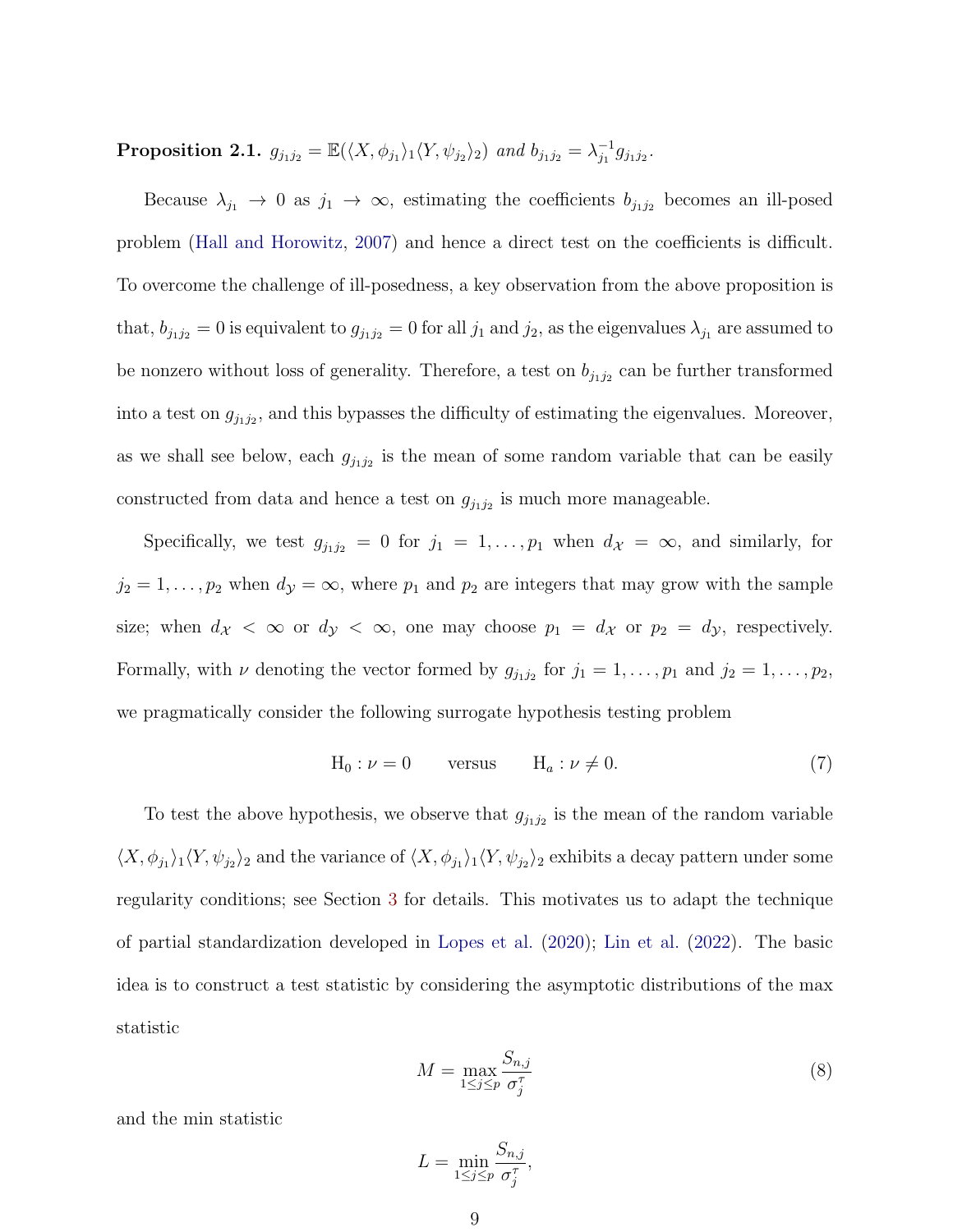where  $\tau \in [0,1)$  is a tuning parameter,  $p = p_1p_2$ ,  $S_{n,j}$  denotes the *j*th coordinate of  $S_n := n^{-1/2} \sum_{i=1}^n \{V_i - \nu\}$  with  $V_i$  being the vector formed by  $\langle X_i, \phi_{j_1} \rangle_1 \langle Y_i, \psi_{j_2} \rangle_2$  for  $j_1 =$  $1, \ldots, p_1$  and  $j_2 = 1, \ldots, p_2$ , and  $\sigma_j^2 = \text{var}(V_{ij})$  with  $V_{ij}$  being the *j*th coordinate of  $V_i$ . Intuitively,  $\max_{1 \leq j \leq p} n^{-1/2} \sum_{i=1}^n V_{ij}/\sigma_j^{\tau}$  has the same distribution with M under H<sub>0</sub> and may be much larger than  $M$  under  $H_a$ ; similar intuition applies to the random quantity  $\min_{1 \leq j \leq p} n^{-1/2} \sum_{i=1}^n V_{ij}/\sigma_j^{\tau}$ . This leads us to the following test statistics

$$
T_U = \max_{1 \le j \le p} \frac{\sqrt{n} \bar{V}_j}{\hat{\sigma}_j^{\tau}} \quad \text{ and } \quad T_L = \min_{1 \le j \le p} \frac{\sqrt{n} \bar{V}_j}{\hat{\sigma}_j^{\tau}},
$$

where  $\bar{V}_j$  represents the jth coordinate of  $\bar{V} = n^{-1} \sum_{i=1}^n V_i$ , and  $\hat{\sigma}_j^2$ , which is an estimate of  $\sigma_j^2$ , is the jth diagonal element of  $\hat{\Sigma} = n^{-1} \sum_{i=1}^n (V_i - \bar{V})(V_i - \bar{V})^\top$ . For a significance level  $\varrho$ , we may reject the null hypothesis if  $T_U$  exceeds its  $1 - \varrho/2$  quantile or  $T_L$  is below its  $\rho/2$  quantile.

It remains to estimate the quantiles of  $T_U$  and  $T_L$  for any given  $\varrho \in (0,1)$  under the null hypothesis, for which we adopt a bootstrap strategy, as follows. Let  $S_n^*$  be drawn from the distribution  $N_p(0, \hat{\Sigma})$  conditional on the data, where  $N_p(0, \hat{\Sigma})$  denotes the *p*-dimensional centered Gaussian distribution with the covariance matrix  $\hat{\Sigma}$ . Then, the bootstrap counterparts of  $M$  and  $L$  are given by

$$
M^* = \max_{1 \le j \le p} \frac{S_n^*}{\hat{\sigma}_j^{\tau}} \quad \text{ and } \quad L^* = \min_{1 \le j \le p} \frac{S_n^*}{\hat{\sigma}_j^{\tau}},
$$

respectively. Intuitively, the distribution of  $M^*$  provides an approximation to the distribution of M when the sample size is sufficiently large, while the distribution of M acts as a surrogate for the distribution of  $T_U$  under  $H_0$ ; we justify this intuition in Theorems [3.5](#page-15-0) and [3.6.](#page-15-1) In particular, the distribution of  $M^*$ , and consequently the quantiles of  $M^*$ , can be practically computed via resampling from the distribution  $N_p(0, \hat{\Sigma})$ . Specifically, for a sufficiently large integer B, e.g.,  $B = 1000$ , for each  $b = 1, ..., B$ , we independently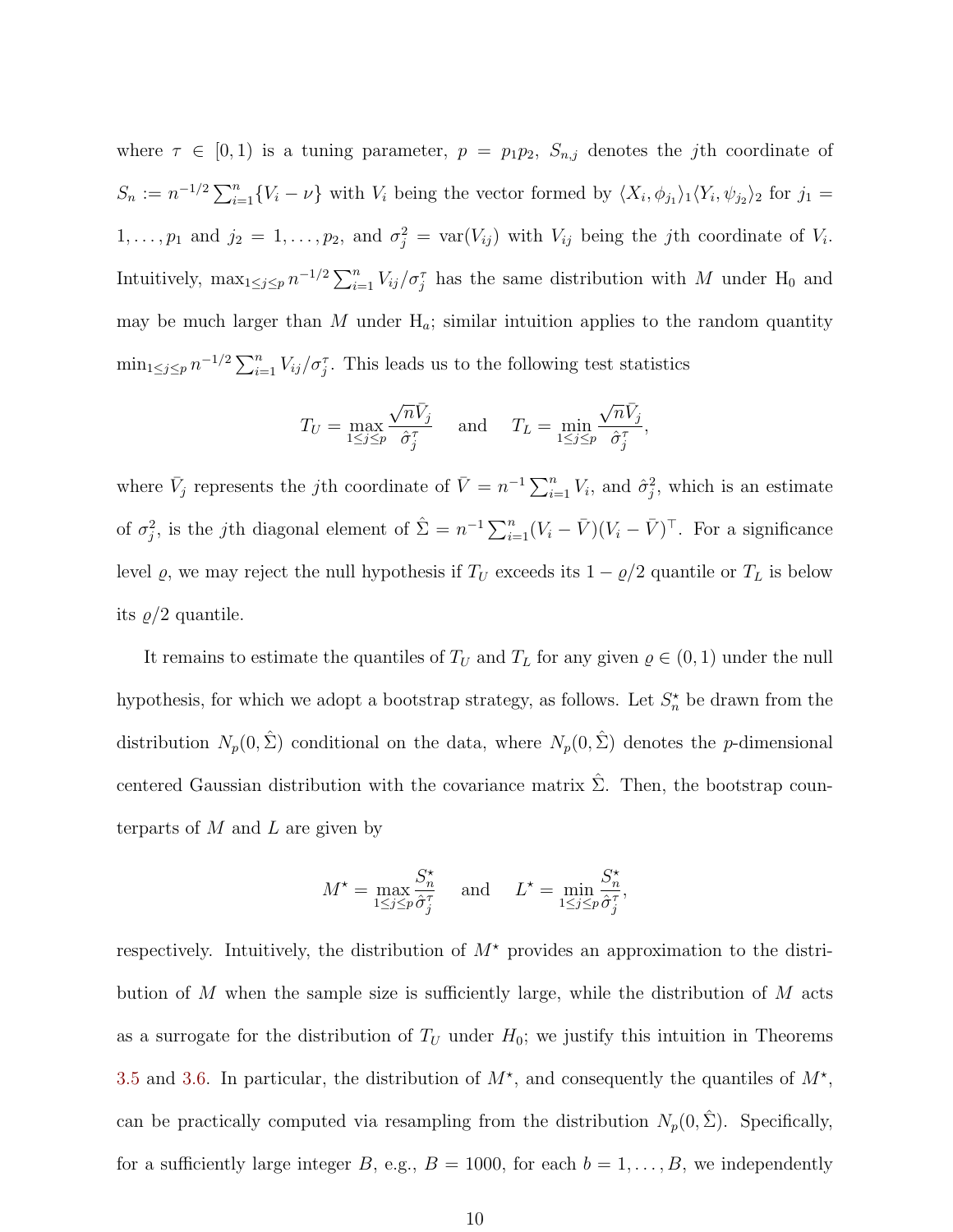draw  $S_n^{\star,b} \sim N_p(0,\hat{\Sigma})$  and compute  $M^{\star,b}$  and  $L^{\star,b}$ . The  $1-\varrho/2$  quantile of M and the  $\varrho/2$ quantile of L are then respectively estimated by the empirical  $1 - \varrho/2$  quantile  $\hat{q}_M(1 - \varrho/2)$ of  $M^{\star,1}, \ldots, M^{\star,B}$  and the  $\varrho/2$  quantile  $\hat{q}_L(\varrho/2)$  of  $L^{\star,1}, \ldots, L^{\star,B}$ . Finally, we

reject the null hypothesis if  $T_U > \hat{q}_M(1 - \varrho/2)$  or  $T_L < \hat{q}_L(\varrho/2)$ .

In practice, the eigenelements  $\phi_{j_1}$  and  $\psi_{j_2}$  are unknown. To test [\(7\)](#page-8-0), we may then choose to use some fixed known orthonormal sequences  $\tilde{\phi}_1, \tilde{\phi}_2, \ldots$  and  $\tilde{\psi}_1, \tilde{\psi}_2, \ldots$ , such as the standard Fourier basis involving the sin and cos functions. Alternatively, we may estimate  $\phi_{j_1}$  and  $\psi_{j_2}$  from data. For example,  $\phi_{j_1}$  is estimated by the eigenelement corresponding to the j<sub>1</sub>th eigenvalue of the sample covariance operator  $\hat{C}_X = n^{-1} \sum_{i=1}^n X_i \otimes X_i$ , and similarly,  $\psi_{j_2}$  is estimated by the eigenelement corresponding to the  $j_2$ th eigenvalue of  $\hat{C}_Y = n^{-1} \sum_{i=1}^n Y_i \otimes Y_i.$ 

The tuning parameter  $\tau \in [0, 1)$ , controlling the degree of partial standardization in [\(8\)](#page-8-1), is the key to exploiting the decay variances of the coordinates of  $V_i$ . This may be better understood from the perspective of simultaneous confidence intervals (SCI) for hypothesis testing. Based on the distributions of M and L, one can also construct an SCI for each coordinate of  $\nu$ , which for the *j*th coordinate, is empirically given by  $[\bar{V}_j - n^{-1/2}\hat{\sigma}_j^T\hat{q}_M(1 (\varrho/2), \bar{V}_j + n^{-1/2}\hat{\sigma}_j^T \hat{q}_L(\varrho/2)]$  for a significance level  $\varrho$ . As discussed in [Lin et al.](#page-27-7) [\(2022\)](#page-27-7), in the extreme case that  $\tau = 0$ , all SCIs are of the same width, which counters our intuition that width of the SCI for each coordinate shall be adaptive to the variance of the coordinate, while in the case that  $\tau = 1$ , all coordinates  $S_{n,j}/\sigma_j^{\tau} = S_{n,j}/\sigma_j$  in [\(8\)](#page-8-1) have the same variance, which eliminates the "low-dimensional" structure arising from the decay variances. In practice, the value of  $\tau$  can be tuned to maximize the power of the proposed test by the method described in [Lin et al.](#page-27-7) [\(2022\)](#page-27-7).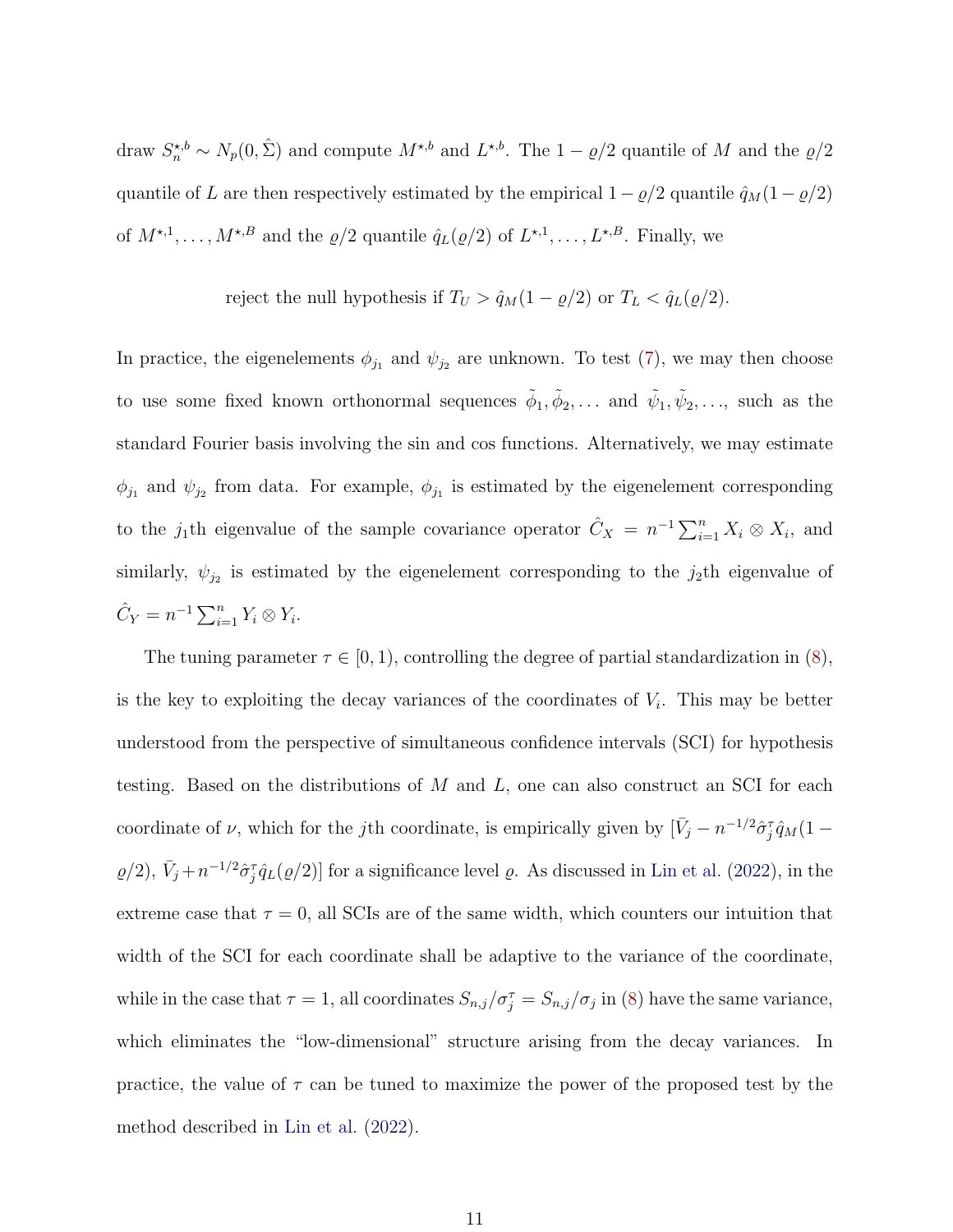#### <span id="page-11-0"></span>3 Theory

We begin with introducing some notations. The symbol  $\ell^2$  denotes the set of sequences that are square summable. For a matrix A, we write  $||A||_F = \left(\sum_{i,j} A_{ij}^2\right)^{1/2}$  for its Frobenius norm and  $||A||_{\infty} = \max_{i,j} |A_{ij}|$  for its max norm, where  $A_{ij}$  is the element of A at position  $(i, j)$ . For a random variable  $\xi$  and an integer  $p \geq 1$ , the  $\psi_p$ -Orlicz norm is  $\|\xi\|_{\psi_p} =$  $\inf\{t>0: \mathbb{E}[\exp(|\xi|^p/t)] \leq 2\}$ . We also use  $\mathcal{L}(\xi)$  to denote the distribution of  $\xi$  and define the Kolmogorov distance between random variables  $\xi$  and  $\eta$  by  $d_K(\mathcal{L}(\xi), \mathcal{L}(\eta)) =$  $\sup_{t\in\mathbb{R}} |\mathbb{P}(\xi \leq t) - \mathbb{P}(\eta \leq t)|$ . For two sequences  $\{a_n\}$  and  $\{b_n\}$  with non-negative elements,  $a_n = o(b_n)$  means  $a_n/b_n \to 0$  as  $n \to \infty$ , and  $a_n = O(b_n)$  means  $a_n \le cb_n$  for some constant  $c > 0$  and all sufficiently large n. Moreover, we write  $a_n \lesssim b_n$  if  $a_n = O(b_n)$ , write  $a_n \gtrsim b_n$ if  $b_n = O(a_n)$ , and write  $a_n \leq b_n$  if  $a_n \leq b_n$  and  $a_n \geq b_n$ . Also, define  $a_n \vee b_n = \max\{a_n, b_n\}$ and  $a_n \wedge b_n = \min\{a_n, b_n\}.$ 

Let  $V_i^{\infty} = (\xi_{ij_1}\zeta_{ij_2}, j_1, j_2 = 1, 2, \cdots)$  with  $\xi_{ij_1} = \langle X_i, \phi_{j_1} \rangle_1$  and  $\zeta_{ij_2} = \langle Y_i, \psi_{j_2} \rangle_2$ . Our first assumption is on the tail behavior of  $V_i^{\infty}$ ; a similar assumption appears in the equation (4.24) of [Vershynin](#page-28-8) [\(2018\)](#page-28-8).

<span id="page-11-1"></span>Assumption 3.1 (Tail behavior). The random vectors  $V_1^{\infty}$  is sub-gaussian in the sense of

$$
\|\langle V_1^{\infty}, t \rangle\|_{\psi_2} \le K \langle C_V t, t \rangle^{1/2} \tag{9}
$$

for any vector  $t \in \ell^2$  and a constant  $K > 0$ , where  $\langle \cdot, \cdot \rangle$  is the canonical inner product in  $\ell^2$  and  $C_V = \mathbb{E}\{(V_1^{\infty} - \mathbb{E}V_1^{\infty}) \otimes (V_1^{\infty} - \mathbb{E}V_1^{\infty})\}\$ is the covariance operator of  $V_1^{\infty}$ .

To state the next assumption, for any  $d \in \{1, \ldots, p\}$ , let  $\mathcal{J}_d$  denote the set of indices corresponding to the d largest values among  $\sigma_1, \ldots, \sigma_p$  which are the standard deviations of elements in  $V_1$ , i.e.,  $\{\sigma_{(1)}, \ldots, \sigma_{(p)}\} = \{\sigma_j : j \in \mathcal{J}_d\}$ . In addition, let  $R(d) \in \mathbb{R}^{d \times d}$  denote the correlation matrix of random variables  $\{V_{1,j} : j \in \mathcal{J}_d\}.$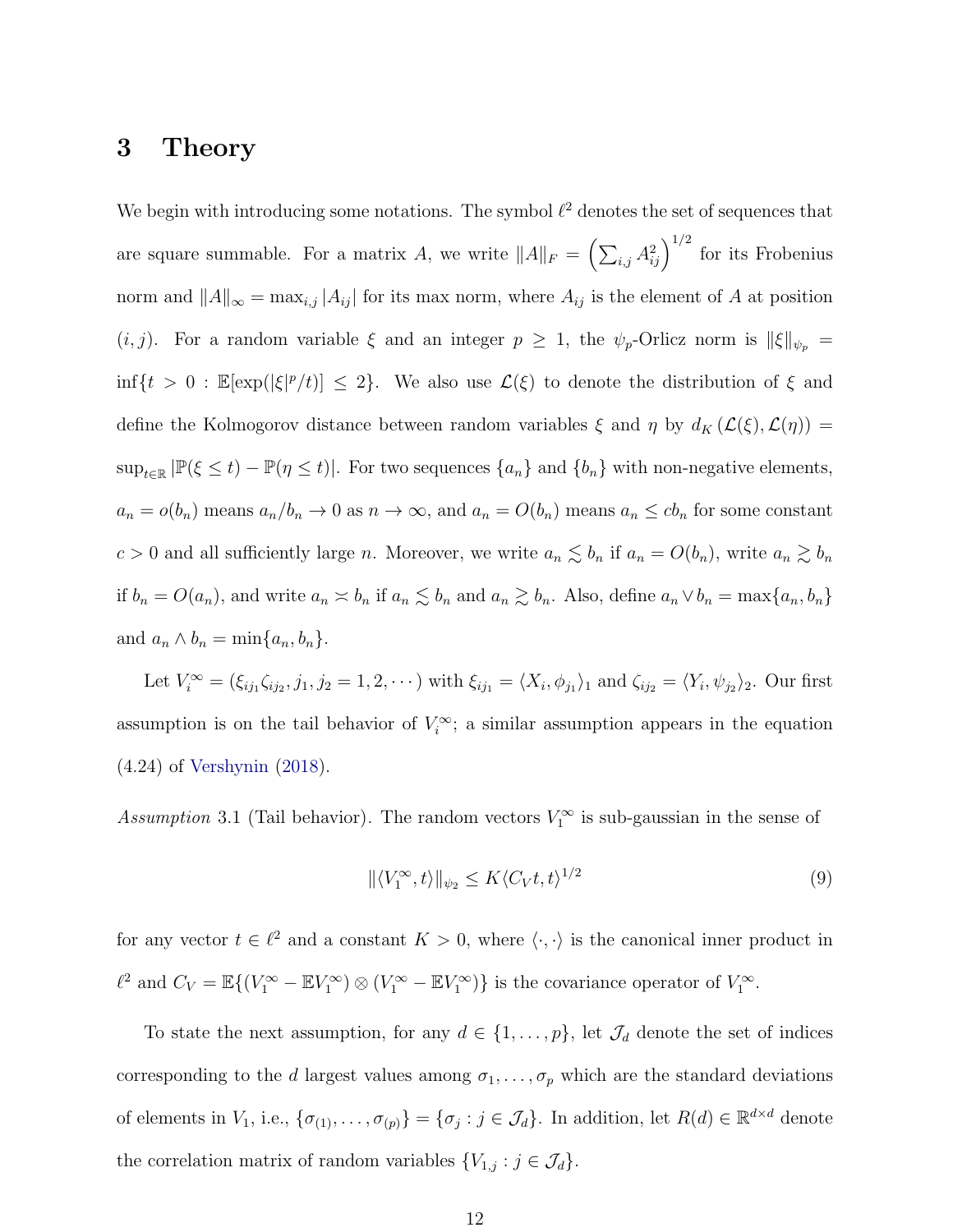<span id="page-12-2"></span>Assumption 3.2 (Structural assumptions).

(i) The eigenvalues  $\lambda_{j_1}$  for  $j_1 = 1, 2, \ldots$  and  $\tilde{\kappa}_{j_2} = \mathbb{E} \langle Z_1, \psi_{j_2} \rangle_2^2$  for  $j_2 = 1, 2, \ldots$  are positive, and there are constants  $\alpha_1 > 2$  and  $\alpha_2 > 2$ , not depending on n, such that

<span id="page-12-0"></span>
$$
\lambda_{j_1} \asymp j_1^{-\alpha_1} \quad \text{and} \quad \tilde{\kappa}_{(j_2)} \asymp j_2^{-\alpha_2}.\tag{10}
$$

Moreover,

<span id="page-12-1"></span>
$$
\max_{j_1 \ge 1} |b_{j_1(j_2)}| \asymp \tilde{\kappa}_{(j_2)}, \quad \text{for all } j_2 = 1, 2, \dots,
$$
\n(11)

where  $\tilde{\kappa}_{(j_2)}$  refers to the decreasingly ordered entries of  $\{\tilde{\kappa}_{j_2}\}_{j_2=1}^{\infty}$ .

(ii) Let  $\bar{\alpha} = \max\{\alpha_1, \alpha_2\}$  and  $\underline{\alpha} = \min\{\alpha_1, \alpha_2\}$ . For any constant  $\delta \in (0, 1/2)$ , define  $a = 4 \vee (3\underline{\alpha}(1-\tau))$  and  $k_n = \lceil n^{\delta/a} \wedge p \rceil$ . Define the class

$$
\mathcal{R}(k_n, m_n) = \left\{ R^{\circ} \in \mathbb{R}^{k_n \times k_n} | R^{\circ} \text{ is a sub-matrix of } R(m_n) \right\},\
$$

with  $m_n = k_n^{\frac{\tilde{\alpha}-\tilde{\alpha}}{2}+\delta_0} + k_n$  for an arbitrarily small number  $\delta_0 > 0$ , where  $\tilde{\alpha}$  is a constant defined in Proposition S2.2 of the supplementary material. We assume

$$
\sup_{R^{\circ}\in\mathcal{R}(k_n,m_n)}\|R^{\circ}\|_F^2\lesssim k_n^{2-\delta}.
$$

The requirement of  $\alpha_1 > 2$  and  $\alpha_2 > 2$  in the condition (i) of the above assumption ensures certain smoothness of the covariance functions of  $X$  and  $Y$ , respectively; such a requirement is also adopted in [Cai et al.](#page-25-2) [\(2018\)](#page-25-2) and is connected to the so-called Sacks-Ylvisaker condition [\(Ritter et al.,](#page-28-9) [1995;](#page-28-9) [Yuan et al.,](#page-29-8) [2010\)](#page-29-8). For a scalar-on-function model,  $p_2 = d_y = 1$ , and thus the requirement for  $\tilde{\kappa}_{j_2}$  in [\(10\)](#page-12-0) and the condition on the generalized Fourier coefficients  $b_{j_1j_2}$  of  $\beta$  in [\(11\)](#page-12-1) are automatically satisfied. In addition, (11) is considerably weaker than the requirement in [Cai et al.](#page-25-0) [\(2006\)](#page-25-0); [Hall and Horowitz](#page-26-7) [\(2007\)](#page-26-7) for the scalar-on-function regression model.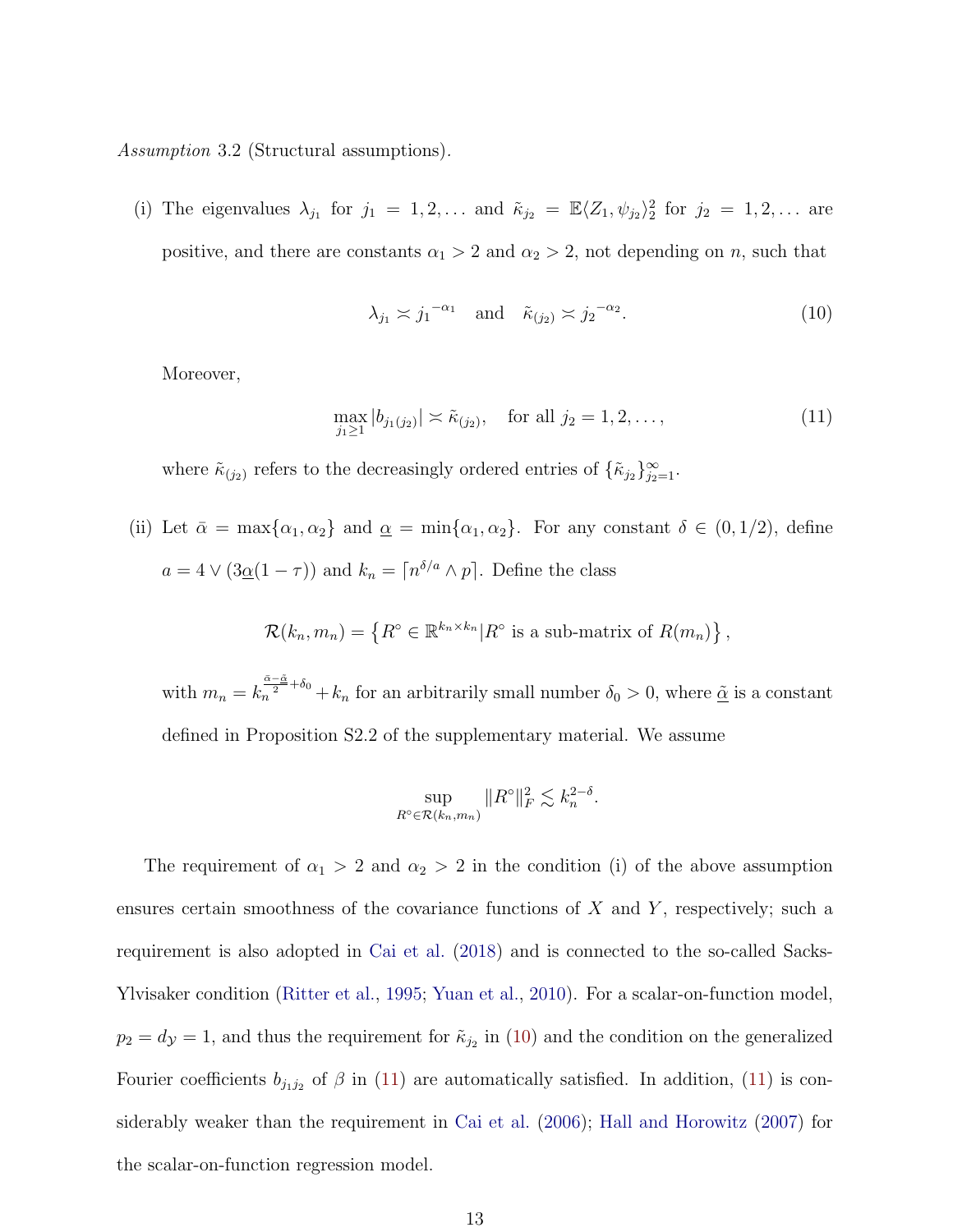Our last assumption imposes some conditions on the growth rate of  $p$  relative to  $n$ , where we recall that  $p = p_1 p_2$ .

<span id="page-13-0"></span>Assumption 3.3. Let  $\tilde{p} = \max\{p_1, p_2\}$ . We require

$$
p^{2\alpha_0} \tilde{p}^{2(\bar{\alpha}+1)} \ln p \lesssim \frac{n}{k_n^{2\bar{\alpha}}} \quad \text{ and } \quad p \lesssim k_n^{\bar{\alpha}/2} n^{\frac{1}{4}}
$$

for an arbitrarily small but fixed  $\alpha_0 > 0$ . In addition,  $p_1 \gtrsim k_n^{\bar{\alpha}/(\alpha-1)}$  if  $d_{\mathcal{X}} = \infty$  and  $p_2 \gtrsim k_n^{\bar{\alpha}/(\underline{\alpha}-1)}$  if  $d_{\mathcal{Y}} = \infty$ . Moreover,  $p_1 \asymp p_2$  when  $d_{\mathcal{X}} = d_{\mathcal{Y}} = \infty$ .

For the scalar-on-function model, the above assumption requires  $p \lesssim (n/k_n^{2\overline{\alpha}})^{\frac{1}{2(\overline{\alpha}+1)+2\alpha_0}}$ which is only asymptotically slightly less than the rate for  $p$  in [Hall and Horowitz](#page-26-7) [\(2007\)](#page-26-7), by noting that  $\alpha_0$  can be made arbitrarily small and  $k_n^{2\overline{\alpha}}$  is asymptotically less than  $n^{\delta\overline{\alpha}/\underline{\alpha}}$ for any small  $\delta > 0$ . In addition, as  $p_1$  includes the number of potential scalar predictors and is allowed to grow with  $n$ , the proposed method can accommodate a diverging number of scalar predictors.

As mentioned previously, the eigenelements  $\phi = {\phi_{j_1}}_{j_1=1}^{p_1}$  and  $\psi = {\psi_{j_2}}_{j_2=1}^{p_2}$  are often unknown, and practitioners may use alternative orthonormal elements  $\tilde{\phi} = \{\tilde{\phi}_{j_1}\}_{j_1=1}^{p_1}$  which may differ from  $\phi$ , and similarly use orthonormal elements  $\tilde{\psi} = {\{\tilde{\psi}_{j_2}\}}_{j_2=1}^{p_2}$  in place of  $\psi$ . In this case, all quantities depending on  $\phi$  and  $\psi$ , such as M and  $S_n$ , will be computed by using  $\tilde{\phi}$  and  $\tilde{\psi}$ . We write, for example,  $M(\tilde{\phi}, \tilde{\psi})$  and  $S_n(\tilde{\phi}, \tilde{\psi})$ , to indicate the dependence on  $\tilde{\phi}$  and  $\tilde{\psi}$ , and note that  $M = M(\phi, \psi)$  and  $S_n = S_n(\phi, \psi)$ .

Given two orthonormal sequences  $\{\tilde{\phi}_{j_1}\}_{j_1=1}^{p_1}$  and  $\{\tilde{\psi}_{j_2}\}_{j_2=1}^{p_2}$ , define

$$
U_{\mathcal{X}}^{p}(\tilde{\phi}) = \begin{pmatrix} \langle \phi_{1}, \tilde{\phi}_{1} \rangle_{1} & \cdots & \langle \phi_{1}, \tilde{\phi}_{p_{1}} \rangle_{1} \\ \vdots & \ddots & \vdots \\ \langle \phi_{p_{1}}, \tilde{\phi}_{1} \rangle_{1} & \cdots & \langle \phi_{p_{1}}, \tilde{\phi}_{p_{1}} \rangle_{1} \end{pmatrix} \quad \text{and} \quad U_{\mathcal{Y}}^{p}(\tilde{\psi}) = \begin{pmatrix} \langle \psi_{1}, \tilde{\psi}_{1} \rangle_{2} & \cdots & \langle \psi_{1}, \tilde{\psi}_{p_{2}} \rangle_{2} \\ \vdots & \ddots & \vdots \\ \langle \psi_{p_{2}}, \tilde{\psi}_{1} \rangle_{2} & \cdots & \langle \psi_{p_{2}}, \tilde{\psi}_{p_{2}} \rangle_{2} \end{pmatrix}.
$$

Let  $W_p(\tilde{\phi}, \tilde{\psi}) = U^p_{\mathcal{X}}$  $\chi^p(\tilde{\phi}) \otimes U^p_{\mathcal{Y}}(\tilde{\psi})$ , where  $\otimes$  denotes the Kronecker product of two matrices. Consider a class  $\mathcal{F}_p$  of  $(\tilde{\phi}, \tilde{\psi})$  with  $\tilde{\phi} = {\{\tilde{\phi}_{j_1}\}}_{j_1=1}^{p_1}$  and  $\tilde{\psi} = {\{\tilde{\psi}_{j_2}\}}_{j_2=1}^{p_2}$ , such that 1)  $\tilde{\phi}$  and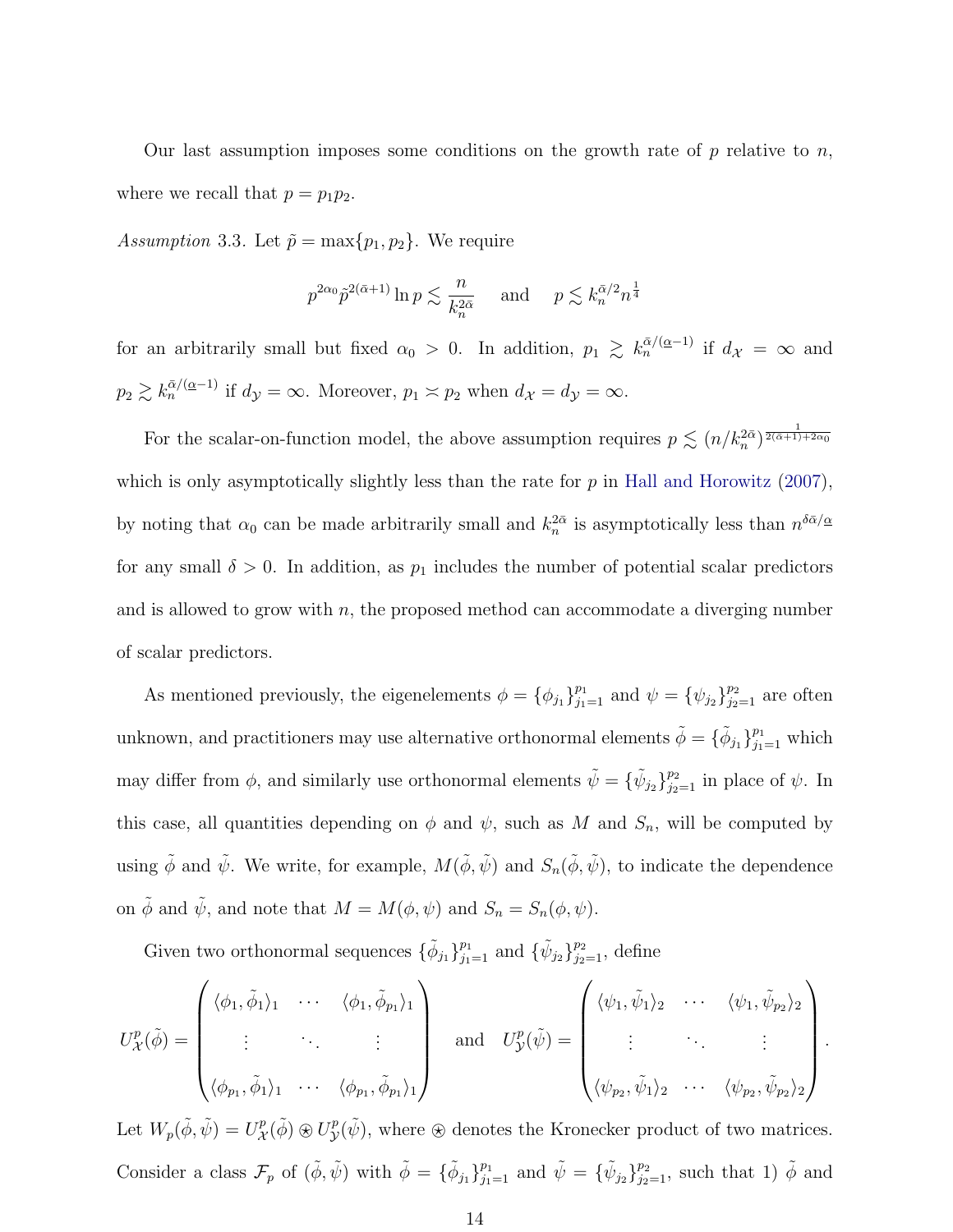$\tilde{\psi}$  are respectively orthonormal sequences, 2)  $\text{span}\{\tilde{\phi}_1,\ldots,\tilde{\phi}_{p_1}\} = \text{span}\{\phi_1,\ldots,\phi_{p_1}\}\$ and  $\text{span}\{\tilde{\psi}_1,\ldots,\tilde{\psi}_{p_2}\} = \text{span}\{\psi_1,\ldots,\psi_{p_2}\},\text{and 3) } \|W_p(\tilde{\phi},\tilde{\psi}) - I_p\|_\infty \lesssim a_n \text{ with } a_n = (k_n^{\bar{\alpha}}p^{\alpha_0})^{-1},$ where  $k_n, \bar{\alpha}$ ,  $\alpha_0$  are defined in the above assumptions, and  $I_p$  is the  $p \times p$  identity matrix. The condition  $||W_p(\tilde{\phi}, \tilde{\psi}) - I_p||_{\infty} \lesssim a_n$  enforces that the variances of the coordinates of  $V_i(\tilde{\phi}, \tilde{\psi})$  exhibit a decay pattern similar to that of the variances of  $V_i$ . Such condition, for example, is satisfied by the empirical eigenbases with high probability, according to the following proposition.

<span id="page-14-0"></span>**Proposition 3.4.** Let  $\{\hat{\phi}_{j_1}\}_{j_1=1}^{p_1}$  and  $\{\hat{\psi}_{j_2}\}_{j_2=1}^{p_2}$  be empirical eigenelements of  $\hat{C}_X$  and  $\hat{C}_Y$ defined in Section [2,](#page-6-0) respectively. If  $X$  and  $Z$  in  $(1)$  are sub-Gaussian random elements in X and Y, and Assumption [3.2](#page-12-2) holds, then for  $t > 0$ , with probability at least  $1 - e^{-t + 2\ln p}$ , we have

$$
||W_p(\hat{\phi}, \hat{\psi}) - I_p||_{\infty} \lesssim \max\{p_1^{\alpha_1+1}, p_2^{\alpha_2+1}\}\sqrt{t/n}.
$$

Consequently, taking  $t \ge n/(k_n^{2\bar{\alpha}} p^{2\alpha_0} \tilde{p}^{2(\bar{\alpha}+1)})$  and  $p^{2\alpha_0} \tilde{p}^{2(\bar{\alpha}+1)} \ln p \lesssim n/k_n^{2\bar{\alpha}}$  leads to

$$
||W_p(\hat{\phi}, \hat{\psi}) - I_p||_{\infty} \lesssim (k_n^{\bar{\alpha}} p^{\alpha_0})^{-1}
$$

with high probability.

The class  $\mathcal{F}_p$  corresponds to a class of test statistics  $T_U(\tilde{\phi}, \tilde{\psi})$  and  $T_L(\tilde{\phi}, \tilde{\psi})$ . Below we analyze the uniform asymptotic power and size over this class of test statistics; the asymptotic properties of the proposed test by using  $T_U = T_U(\phi, \psi)$  and  $T_L = T_L(\phi, \psi)$ then follow as direct consequences, since the class  $\mathcal{F}_p$  contains  $(\phi, \psi)$ . To this end, we first establish three approximation results related to the test statistics, namely, the Gaussian approximation, the bootstrap approximation and the approximation with empirical variances, uniformly over the class  $\mathcal{F}_p$ . These general uniform approximations, requiring considerably more challenging and delicate proofs than their non-uniform counterparts in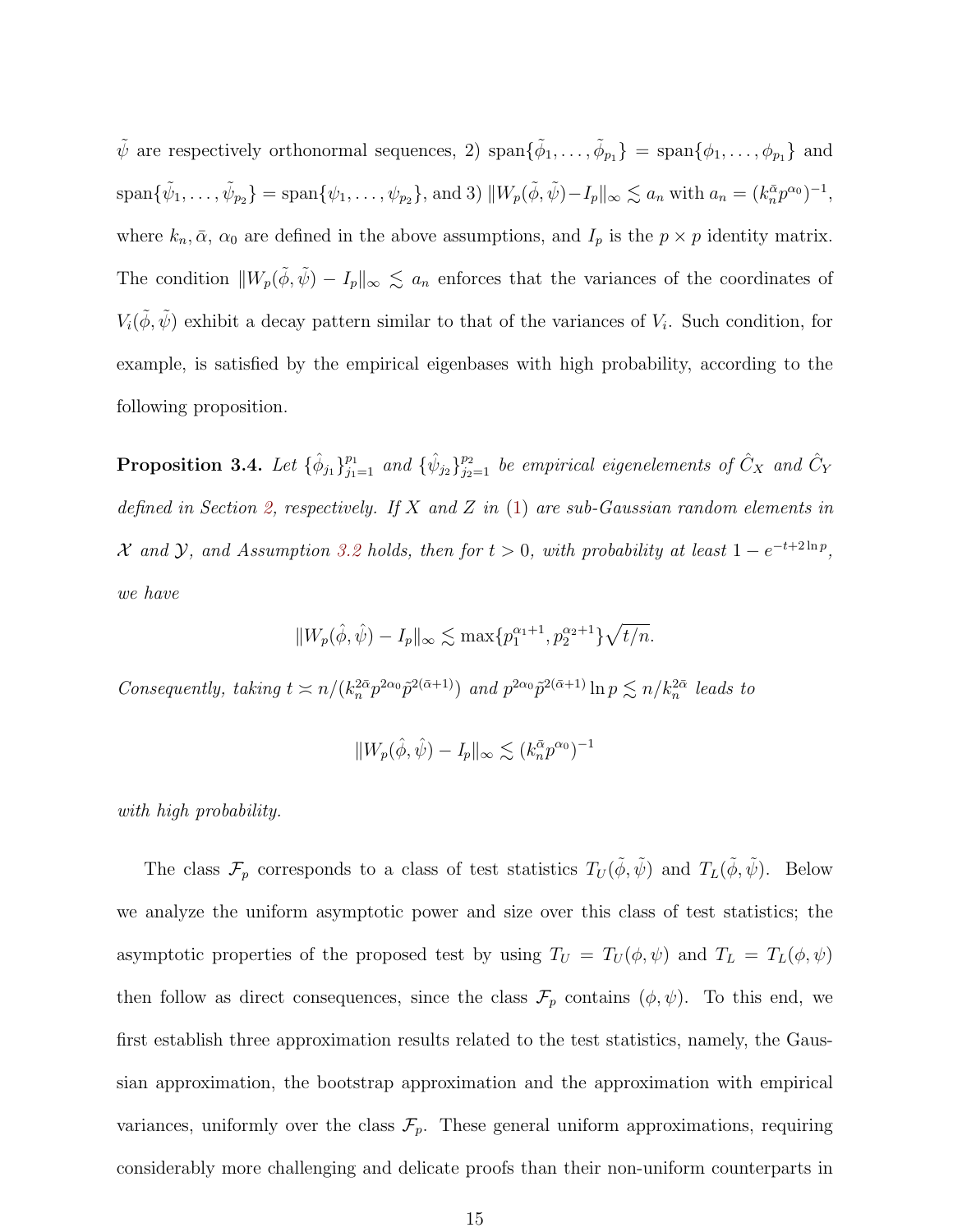[Lopes and Yao](#page-27-8) [\(2022\)](#page-27-8) and [Lin et al.](#page-27-7) [\(2022\)](#page-27-7), may be of independent interest. Below we consider only the max statistic while note that similar results hold for the min statistic.

We start with defining the Gaussian counterpart of  $M(\phi, \tilde{\psi})$  by

$$
\check{M}(\tilde{\phi}, \tilde{\psi}) = \max_{1 \leq j \leq p} \frac{\check{S}_{n,j}(\tilde{\phi}, \tilde{\psi})}{\sigma_j^{\tau}(\tilde{\phi}, \tilde{\psi})},
$$

where  $\check{S}_n(\tilde{\phi}, \tilde{\psi}) \sim N_p(0, \Sigma(\tilde{\phi}, \tilde{\psi}))$ . The following result shows that the distribution of  $M(\tilde{\phi}, \tilde{\psi})$  converges to the distribution  $\tilde{M}(\tilde{\phi}, \tilde{\psi})$  at a near  $1/\sqrt{\frac{2}{\pi}}$  $\overline{n}$  rate uniformly over  $\mathcal{F}_p$ .

<span id="page-15-0"></span>**Theorem 3.5** (Uniform Gaussian approximation). For any small number  $\delta \in (0, 1/2)$ , if Assumptions [3.1](#page-11-1)[–3.3](#page-13-0) hold, then

$$
\sup_{(\tilde{\phi},\tilde{\psi})\in\mathcal{F}_p} d_K\left(\mathcal{L}(M(\tilde{\phi},\tilde{\psi})),\mathcal{L}(\check{M}(\tilde{\phi},\tilde{\psi}))\right)\lesssim n^{-1/2+\delta}.
$$

In the proposed test, a bootstrap strategy is used to estimate the distribution of  $\check{M}(\tilde{\phi}, \tilde{\psi})$ , which is justified by the following result.

<span id="page-15-1"></span>**Theorem 3.6** (Uniform bootstrap approximation). For any small number  $\delta \in (0,1/2)$ , if Assumptions [3.1–](#page-11-1)[3.3](#page-13-0) hold, then there is a constant  $c > 0$ , not depending on n, such that the event

$$
\sup_{(\tilde{\phi}, \tilde{\psi}) \in \mathcal{F}_p} d_K \left( \mathcal{L}(\check{M}(\tilde{\phi}, \tilde{\psi})), \mathcal{L}(M^\star(\tilde{\phi}, \tilde{\psi}) | \mathcal{D}) \right) \le c n^{-1/2 + \delta}
$$

occurs with probability at least  $1 - cn^{-1}$ , where  $\mathcal{L}(M^{\star}(\tilde{\phi}, \tilde{\psi})|\mathcal{D})$  represents the distribution of  $M^{\star}(\tilde{\phi}, \tilde{\psi})$  conditional on the observed data  $\mathcal{D} = (X_i, Y_i)_{i=1}^n$ .

In reality, the variances  $\sigma_j^2$  are estimated by  $\hat{\sigma}_j^2$ , and the max statistic is pragmatically computed by

$$
\hat{M}(\tilde{\phi}, \tilde{\psi}) = \max_{1 \leq j \leq p} \frac{S_{n,j}(\tilde{\phi}, \tilde{\psi})}{\hat{\sigma}_j^{\tau}(\tilde{\phi}, \tilde{\psi})}.
$$

Below we show that the distribution of this practical max statistic converges to the distribution of the original max statistic uniformly over the class  $\mathcal{F}_p$ .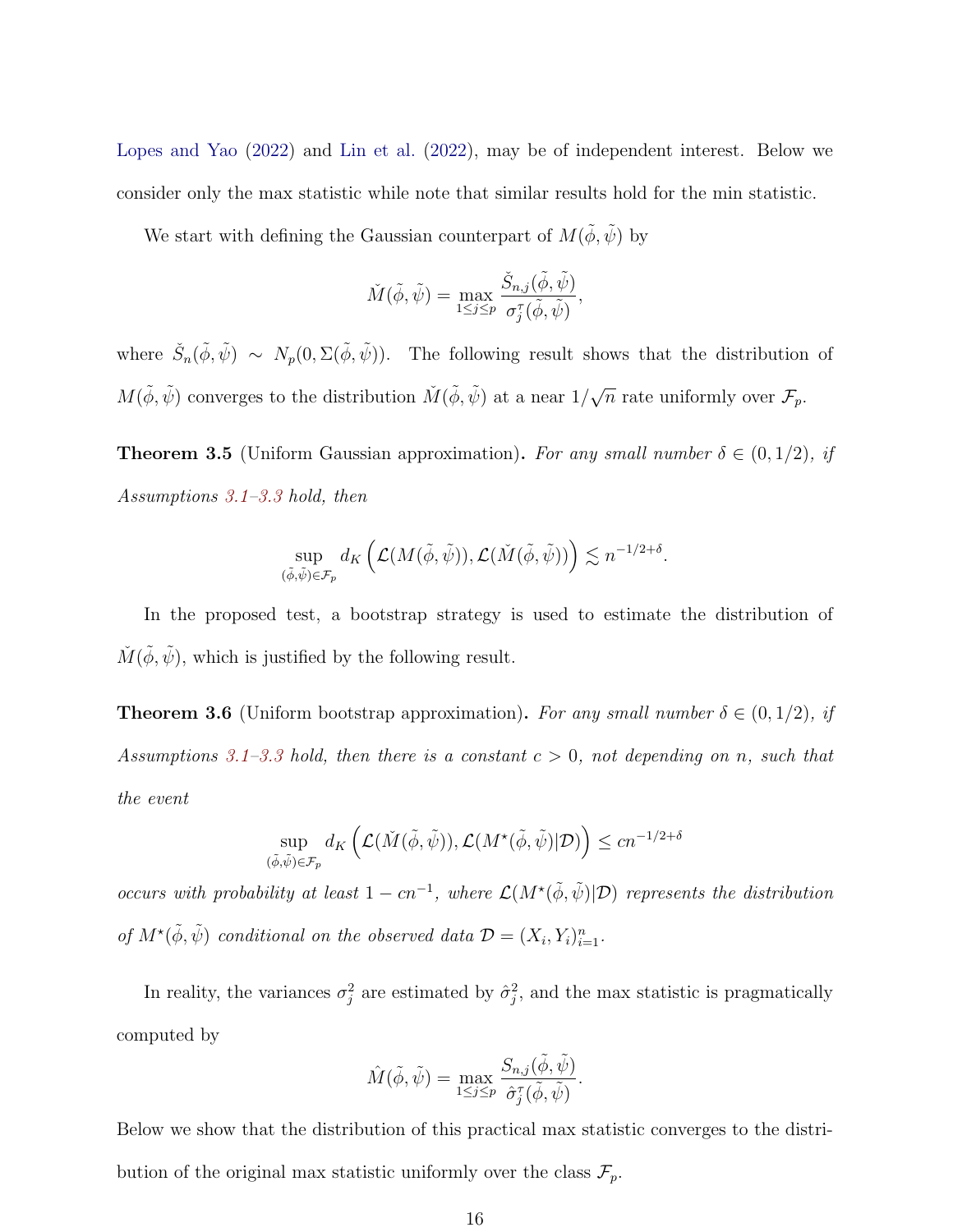<span id="page-16-0"></span>**Theorem 3.7.** For any small number  $\delta \in (0,1/2)$ , if Assumptions [3.1–](#page-11-1)[3.3](#page-13-0) hold, then

$$
\sup_{(\tilde{\phi},\tilde{\psi})\in \mathcal{F}_p} d_K\left(\mathcal{L}(\hat{M}(\tilde{\phi},\tilde{\psi})),\mathcal{L}(M(\tilde{\phi},\tilde{\psi}))\right)\lesssim n^{-1/2+\delta}.
$$

With the triangle inequality, Theorems [3.5–](#page-15-0)[3.7](#page-16-0) together imply that, with probability at least  $1 - cn^{-1}$ ,

$$
\sup_{(\tilde{\phi}, \tilde{\psi}) \in \mathcal{F}_p} d_K \left( \mathcal{L}(\hat{M}(\tilde{\phi}, \tilde{\psi})), \mathcal{L}(M^\star(\tilde{\phi}, \tilde{\psi}) | \mathcal{D}) \right) \le c n^{-1/2 + \delta}
$$

for some constant  $c > 0$  not depending on n. This eventually leads to Theorem [3.8](#page-16-1) and Theorem [3.9](#page-16-2) for uniform validity and consistency of the proposed test respectively.

<span id="page-16-1"></span>**Theorem 3.8.** For any small number  $\delta \in (0, 1/2)$ , if Assumptions [3.1–](#page-11-1)[3.3](#page-13-0) hold, then for any  $\rho \in (0, 1)$ , for some constant  $c > 0$  not depending on n, we have

$$
\sup_{(\tilde{\phi}, \tilde{\psi}) \in \mathcal{F}_p} \left| \text{SIZE}(\varrho, \tilde{\phi}, \tilde{\psi}) - \varrho \right| \le cn^{-1/2 + \delta},
$$

where  $\text{SIZE}(\varrho, \tilde{\phi}, \tilde{\psi})$  is the probability of rejecting the null hypothesis by using the bases  $(\phi, \psi)$  at the significance level  $\varrho$  when the null hypothesis in [\(2\)](#page-3-0) is true.

**Theorem 3.9.** Suppose Assumptions  $3.1-3.3$  $3.1-3.3$  hold. Then,

(1) for any fixed  $\rho \in (0,1)$ , one has

$$
\sup_{(\tilde{\phi}, \tilde{\psi}) \in \mathcal{F}_p} |\hat{q}_{M(\tilde{\phi}, \tilde{\psi})}(\varrho)| \le c (\log n)^{1/2}
$$

with probability at least  $1 - cn^{-1}$ , where  $c > 0$  is a constant not depending on n, and

<span id="page-16-2"></span>(2) for some constant  $c > 0$  not depending on n, one has

$$
\mathbb{P}\left(\sup_{(\tilde{\phi},\tilde{\psi})\in\mathcal{F}_p}\frac{\max_{1\leq j\leq p}\hat{\sigma}_j^2(\tilde{\phi},\tilde{\psi})}{\sigma_{\max}^2(\tilde{\phi},\tilde{\psi})}<5\right)\geq 1-cn^{-1},
$$

where  $\sigma_{\max}(\tilde{\phi}, \tilde{\psi}) = \max{\{\sigma_i(\tilde{\phi}, \tilde{\psi}) : 1 \leq j \leq p\}}$ .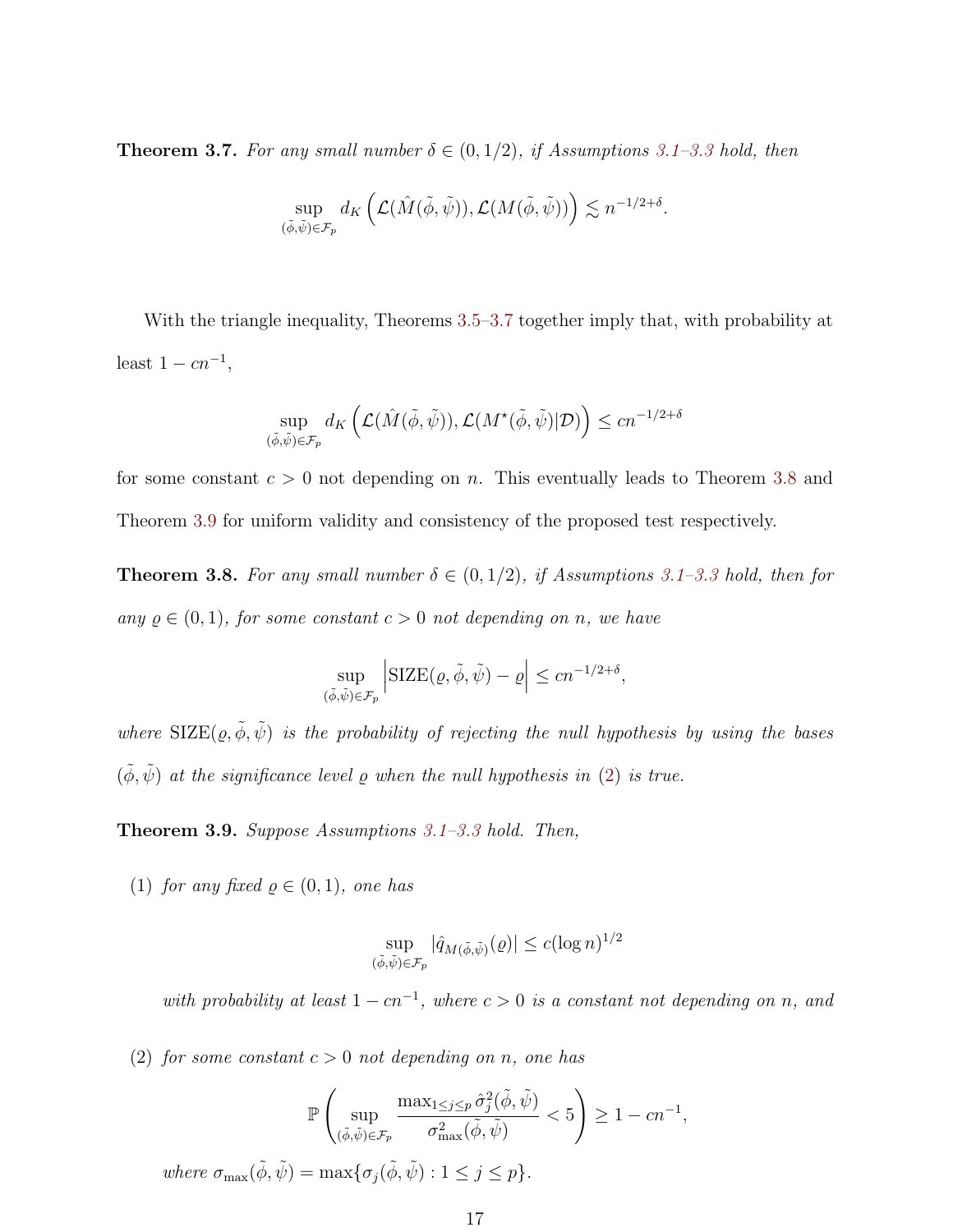Consequently, if  $\nu_0 = \max_{1 \leq j \leq p} |\lambda_j b_j| \gtrsim \max\{\sigma_{\max}(\phi, \psi) n^{-1/2} \log^{1/2} n, a_n\},\$  then the null hypothesis in [\(2\)](#page-3-0) will be rejected uniformly over  $\mathcal{F}_p$  with probability tending to one, that is,

$$
\mathbb{P}\left(\forall(\tilde{\phi},\tilde{\psi})\in\mathcal{F}_p:\ T_U(\tilde{\phi},\tilde{\psi})>\hat{q}_{M(\tilde{\phi},\tilde{\psi})}(1-\varrho/2)\ or\ T_L(\tilde{\phi},\tilde{\psi})<\hat{q}_{L(\tilde{\phi},\tilde{\psi})}(\varrho/2)\right)\to 1,
$$

<span id="page-17-0"></span>as  $n \to \infty$ .

#### 4 Simulation Studies

To illustrate the numerical performance of the proposed method, we consider three families of models. For each family, we consider various settings; see below for details. In all settings, Y is computed from [\(1\)](#page-1-0) with  $EY = 1$ .

For each setting, we consider different sample sizes, namely,  $n = 50$  and  $n = 200$ , to investigate the impact of n on the power of a test. For the proposed test, we set  $p_1 = n$ when  $d_{\mathcal{X}} = \infty$  and  $p_2 = n$  when  $d_{\mathcal{Y}} = \infty$ , i.e., we do not need to tune the parameters  $p_1$ and  $p_2$ . The tuning parameter  $\tau$  is selected by the method described in [Lin et al.](#page-27-7) [\(2022\)](#page-27-7). Finally, we independently perform  $R = 1000$  replications for each setting, based on which we compute the empirical size as the proportion of rejections among the  $R$  replications when the null hypothesis is true and compute the empirical power as the proportion of rejections when the alternative hypothesis is true. In all settings, the significance level is  $\rho = 0.05$ .

**Scalar-on-function.** The functional predictor  $X$  is a centered Gaussian process with the following Matérn covariance function

$$
C(s,t) = \sigma^2 \frac{2^{1-\nu}}{\Gamma(\nu)} \left(\sqrt{2\nu} \frac{|s-t|}{\rho}\right)^{\nu} K_{\nu} \left(\sqrt{2\nu} \frac{|s-t|}{\rho}\right),
$$

where  $\Gamma$  is the gamma function and  $K_{\nu}$  is the modified Bessel function of the second kind. Here, we fix  $\nu = 1$ ,  $\rho = 1$  and  $\sigma = 1$ . The noise Z is sampled from the Laplacian distribution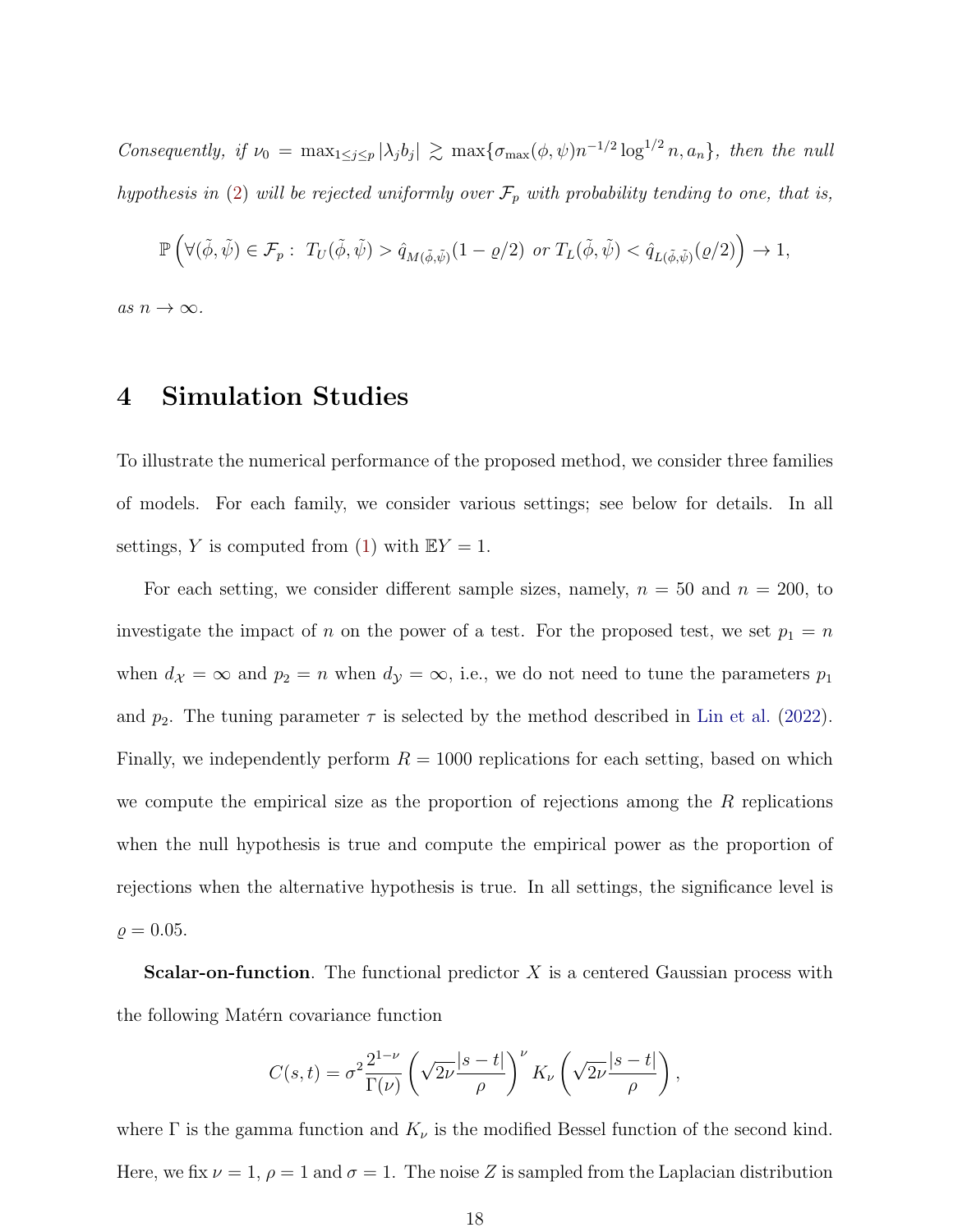with zero mean and unit variance, so that the distribution of Y is non-Gaussian.

We consider the slope operator as  $\beta(t) = rg(t)$  for  $r \in \mathbb{R}$  with the following distinct functions  $q(t)$ :

- (Sparest)  $q(t) = 1$ ;
- (Sparse)  $g(t) = \sum_{j=1}^{3}$ 11  $\frac{11}{4}(j+2)^{-1}\phi_j(t);$
- (Dense)  $g(t) = \sum_{j=1}^{K}$ 12  $\frac{12}{4}(j+2)^{-1}\phi_j(t)$  for  $K = 100;$
- (Densest)  $g(t) = \frac{6}{4}t^2 e^t$ .

The parameter  $r = 0, 0.1, \ldots, 1$  controls the strength of the signal. The case of  $r = 0$ corresponds to the null hypothesis, while the case of  $r > 0$  corresponds to the alternative hypothesis and the power of a test is expected to increase as  $r$  increases. In the sparse setting,  $g(t)$  is formed by only a few principal components, while in the dense and densest settings,  $q(t)$  contains considerably more components and thus represents challenging settings.

We compare the proposed method with the exponential scan method [\(Lei,](#page-27-3) [2014\)](#page-27-3) and a Fisher-type method [\(Hilgert et al.,](#page-26-9) [2013\)](#page-26-9), where for the proposed method the bases  $\tilde{\phi}$ and  $\tilde{\psi}$  are pragmatically taken to be the empirical eigenelements of the sample covariance operators  $\hat{C}_X$  and  $\hat{C}_Y$ , respectively. From the results shown in Figure [1,](#page-19-0) we see that the proposed method controls the empirical type-I error well and has empirical power increasing with the sample size and approaching one as the signal, quantified by  $r$ , becomes stronger. Moreover, the proposed test outperforms the other two methods by a large margin.

**Function-on-function.** The functional predictor  $X$  is sampled as in the scalar-onfunction case, while the noise process  $Z$  is represented by

$$
Z(t) = \sum_{j=1}^{k} \eta^{(j)} \phi_j(t)
$$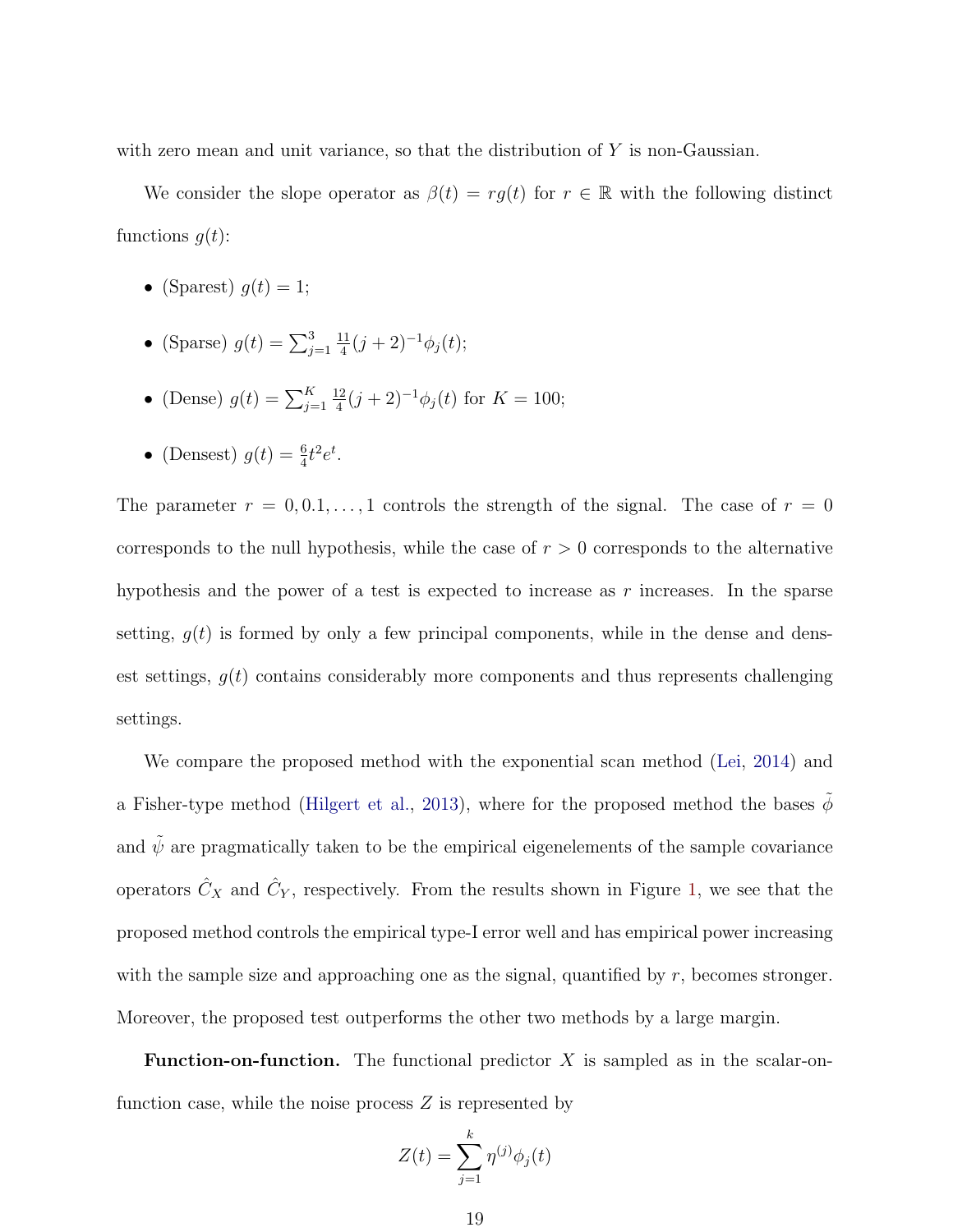

<span id="page-19-0"></span>Figure 1: Empirical size  $(r = 0)$  and power  $(r > 0)$  of the proposed method (red-solid), the exponential scan method (blue-dashed) and the Fisher-type method (black-dotted) for the scalar-on-function family.

for  $k = 50$ , where  $\phi_1(t) \equiv 1$ ,  $\phi_{2j}(t) = \sqrt{2} \cos(2j\pi t)$  and  $\phi_{2j+1}(t) = \sqrt{2} \sin(2j\pi t)$ , and for each  $j = 1, \ldots, k, \eta^{(j)}$  is a random variable following the centered Laplacian distribution Laplace(0,  $\sqrt{\lambda_j/2}$ ). Consequently, the process Y is non-Gaussian.

For the slope operator, we consider  $\beta(s,t) = rg(s,t)$  with  $g(s,t) \in \mathbb{R}$  being one of the following:

- (Sparsest)  $g(s,t) = \frac{5}{7}$ ;
- (Sparse)  $g(s,t) = \sum_{k=1}^{3} \sum_{j=1}^{3}$ 10 4  $\phi_j(s)\phi_k(t)$  $\frac{\varphi_j(s)\varphi_k(t)}{(j+2)^{1.2}(k+2)^{1.2}};$
- (Dense)  $g(s,t) = \sum_{k=1}^{K} \sum_{j=1}^{K}$ 9 4  $\frac{\phi_j(s)\phi_k(t)}{(j+2)^{1.2}(k+2)^{1.2}}$  with  $K = 100;$
- (Densest)  $g(s,t) = \frac{10}{4}(st)^2 \sqrt{ }$  $e^{(s+t)/2}.$

The dense case represents a challenging setting as  $\beta$  contains a large number of relatively weaker spectral signals, in contrast with the sparse case in which the spectral signals of  $\beta$ are stronger.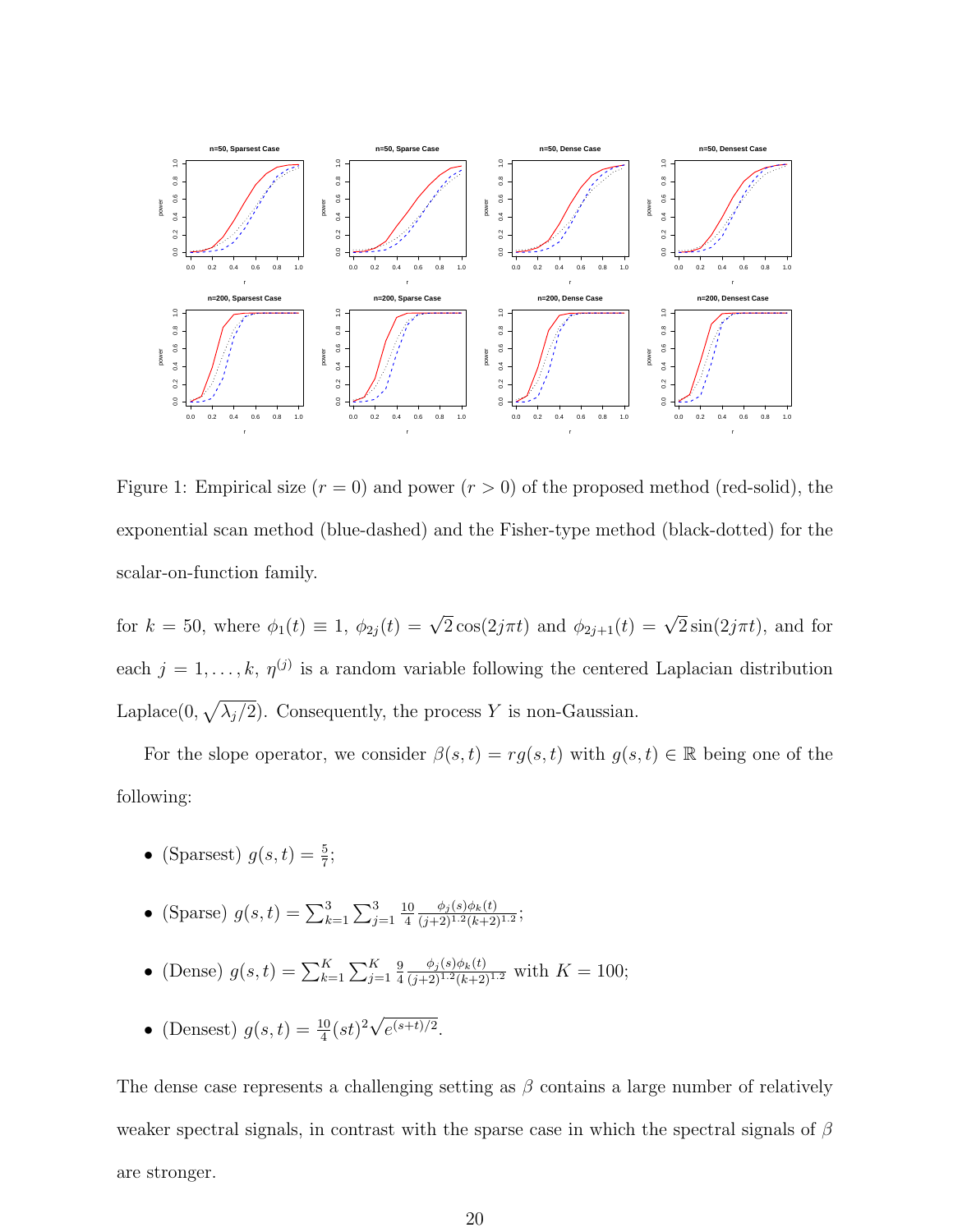

<span id="page-20-0"></span>Figure 2: Empirical size  $(r = 0)$  and power  $(r > 0)$  of the proposed method (red-solid) and the chi-squared test (blue-dashed) for the function-on-function family.

We compare the proposed method with the chi-squared test [\(Kokoszka et al.,](#page-27-4) [2008\)](#page-27-4). The chi-squared test is also based on functional principal component analysis, but unlike our method, it requires a delicate choice of the number of principal components, as the choice has a visible influence on the performance of the test. In our simulations, we take the leading  $K = 4$  principal components as in [Kokoszka et al.](#page-27-4) [\(2008\)](#page-27-4); we also tried various values for K and found that overall  $K = 4$  yields the best results for the chi-squared test. According to the results shown in Figure [2,](#page-20-0) the proposed method has a much larger power when the signal is sparse and the sample size is small, and has a performance similar to that of the chi-squared test in other cases.

**Function-on-vector.** The vector predictor  $X \in \mathbb{R}^q$  with  $q = 5$  follows the centered multivariate Laplacian distribution with the covariance matrix  $\Sigma = ADA^{\top}$  for  $D = \text{diag}(\lambda_1, \dots, \lambda_q)$ , where  $\lambda_j = j^{-1.5}$  and A is an orthogonal matrix that is randomly generated and then remains fixed throughout the studies. The noise  $Z$  is sampled as in the function-on-function case.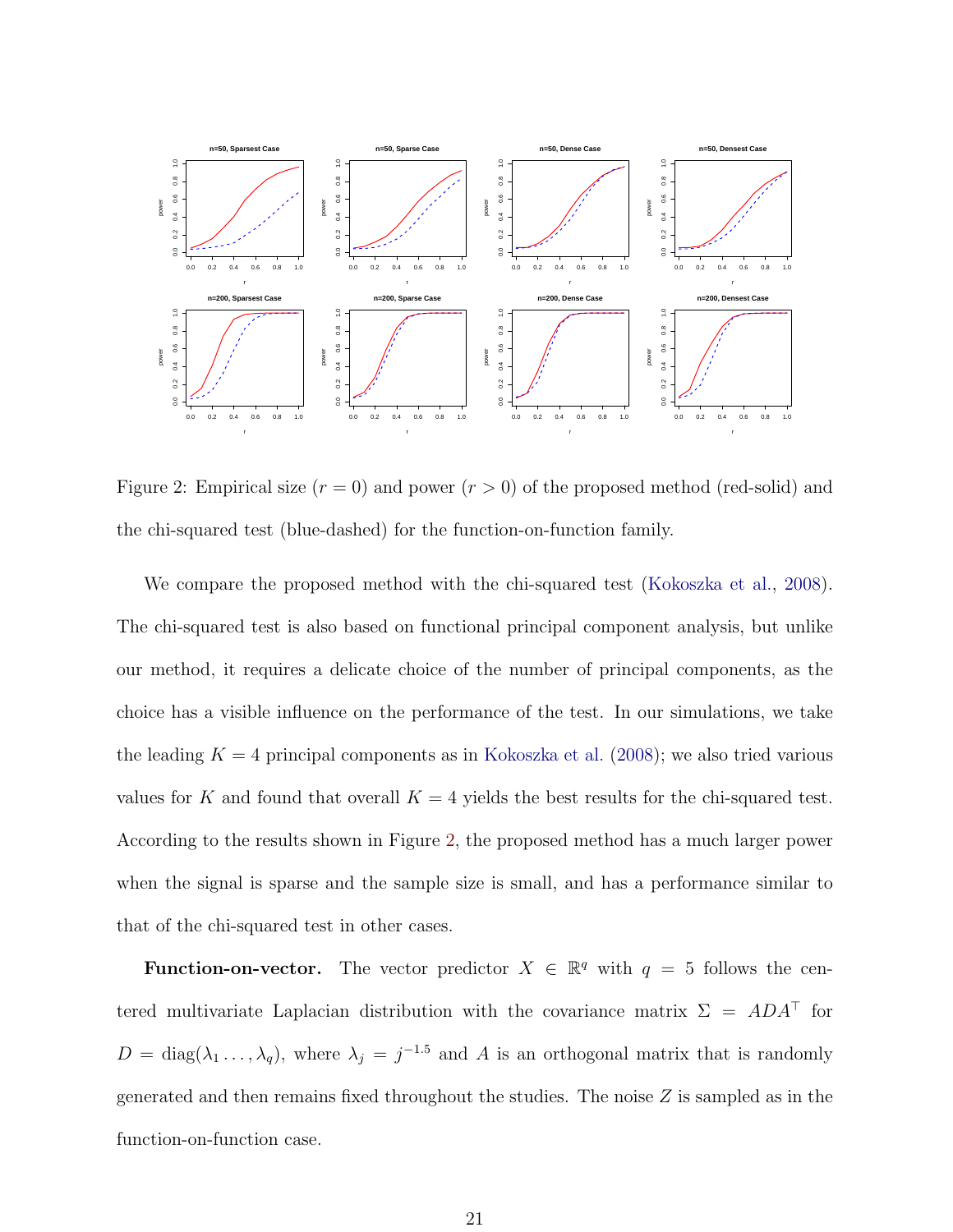

<span id="page-21-0"></span>Figure 3: Empirical size  $(r = 0)$  and power  $(r > 0)$  of the proposed method (red-solid) and the F-test (blue-dashed) for the function-on-vector family.

For the slope operator, we set  $\beta(t) = rg(t)$  with  $g(t) \in \mathbb{R}^q$ , where for each  $j = 1, \ldots, q$ , the jth component  $g^{j}(t)$  of  $g(t)$  is one of the following:

- (Sparest)  $g^j(t) = \frac{11}{10}$ ;
- (Sparse)  $g^{j}(t) = \sum_{k=1}^{3} \sum_{j=1}^{3}$ 11 4  $\phi_j(\frac{j-1}{q-1})\phi_k(t)$  $\frac{\varphi_{j \, \vee \, q-1} \, \varphi_{k \, \vee \, j}}{(j+2)^{1.2} (k+2)^{1.2}};$
- (Dense)  $g^j(t) = \sum_{k=1}^K \sum_{j=1}^K$ 6 4  $\frac{\phi_j(\frac{j-1}{q-1})\phi_k(t)}{(j+2)^{1.2}(k+2)^{1.2}}$  with  $K = 100$ ;
- (Densest)  $g^{j}(t) = \frac{11}{4}(\frac{j-1}{q-1})$  $\frac{j-1}{q-1}$ <sup>2</sup> $\sqrt{e^{\frac{j-1}{q-1}/4}}t^2\sqrt{ }$  $e^{t/4}.$

Similar to the function-on-function family, the dense case represents a more challenging setting for the proposed method. We compare the proposed method with the F-test developed by [Zhang](#page-29-4) [\(2011\)](#page-29-4). From the results shown in Figure [3,](#page-21-0) we observe that the proposed method is more powerful when the signal is relatively weak while the F-test has slightly higher power when the signal is strong.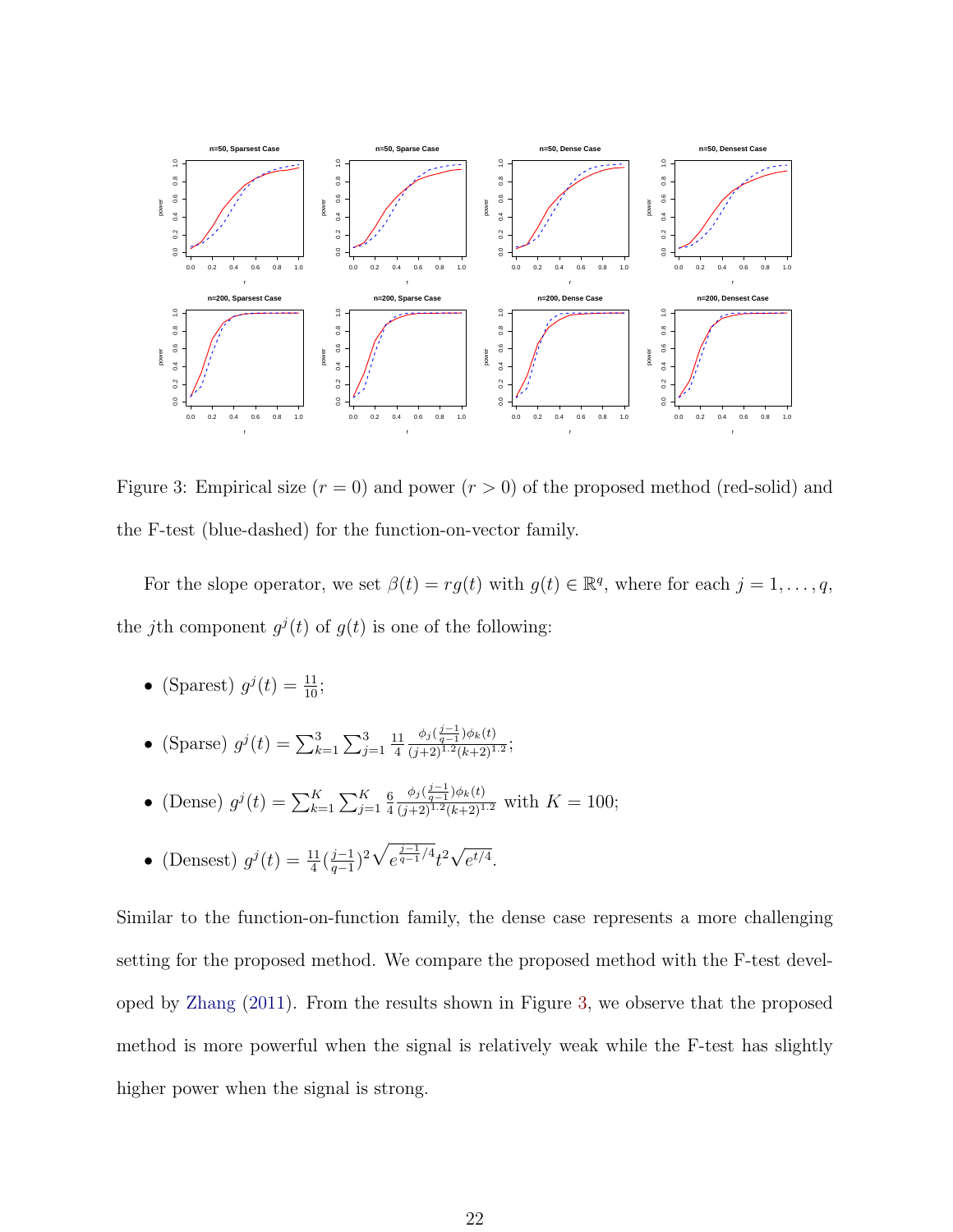# <span id="page-22-0"></span>5 Data Application

We apply the proposed method to study physical activities using data collected from wearable devices and available in the National Health and Nutrition Examination Survey (NHANES) 2005-2006. Over seven consecutive days, each participant wore a wearable device that for each minute recorded the average physical activity intensity level (ranging from 0 to 32767) in that minute. As the wearable devices were not waterproof, participants were advised to remove the devices when they swam or bathed. The devices were also removed when the participants were sleeping. For each subject, an activity trajectory, denoted by  $A(t)$  for  $t \in [0, 7]$ , was collected. In our study, trajectories with missing values or unreliable readings are excluded. To eliminate the effect of circadian rhythms that vary among participants, instead of the raw activity trajectories, we follow the practice in [Chang and McKeague](#page-26-10) [\(2020+\)](#page-26-10); [Lin et al.](#page-27-7) [\(2022\)](#page-27-7) to consider the activity profile  $Y(s) = \text{Leb}(\{t \in [0, 7] : A(t) \ge s\})$  for  $s = 1, \ldots, 32767$ , where Leb denotes the Lebesgue measure on R. The zero intensity values are also excluded since they may represent no activities like sleeping or intense activities like swimming. After these pre-processing steps, for the *i*th subject, we obtain an activity profile  $Y_i(s)$  which is regarded as a densely observed function. Our goal is to study the effect of age on the activity profile. As children and adults, as well as males and females, have different activity patterns, we conduct the study on each group separately by using the proposed test, where the tuning parameter  $\tau$ is selected by using the method of [Lin et al.](#page-27-7) [\(2022\)](#page-27-7).

First, we consider children with age from 6 to 17, including 6 and 17, and focus on the intensity spectrum [1, 1000] as children are found to have more moderate activities [\(WHO,](#page-29-9) [2020\)](#page-29-9). As shown in Table [1,](#page-23-0) the age seems no impact on the activity profile for female children, but has significant impact for male children. By inspecting the mean activity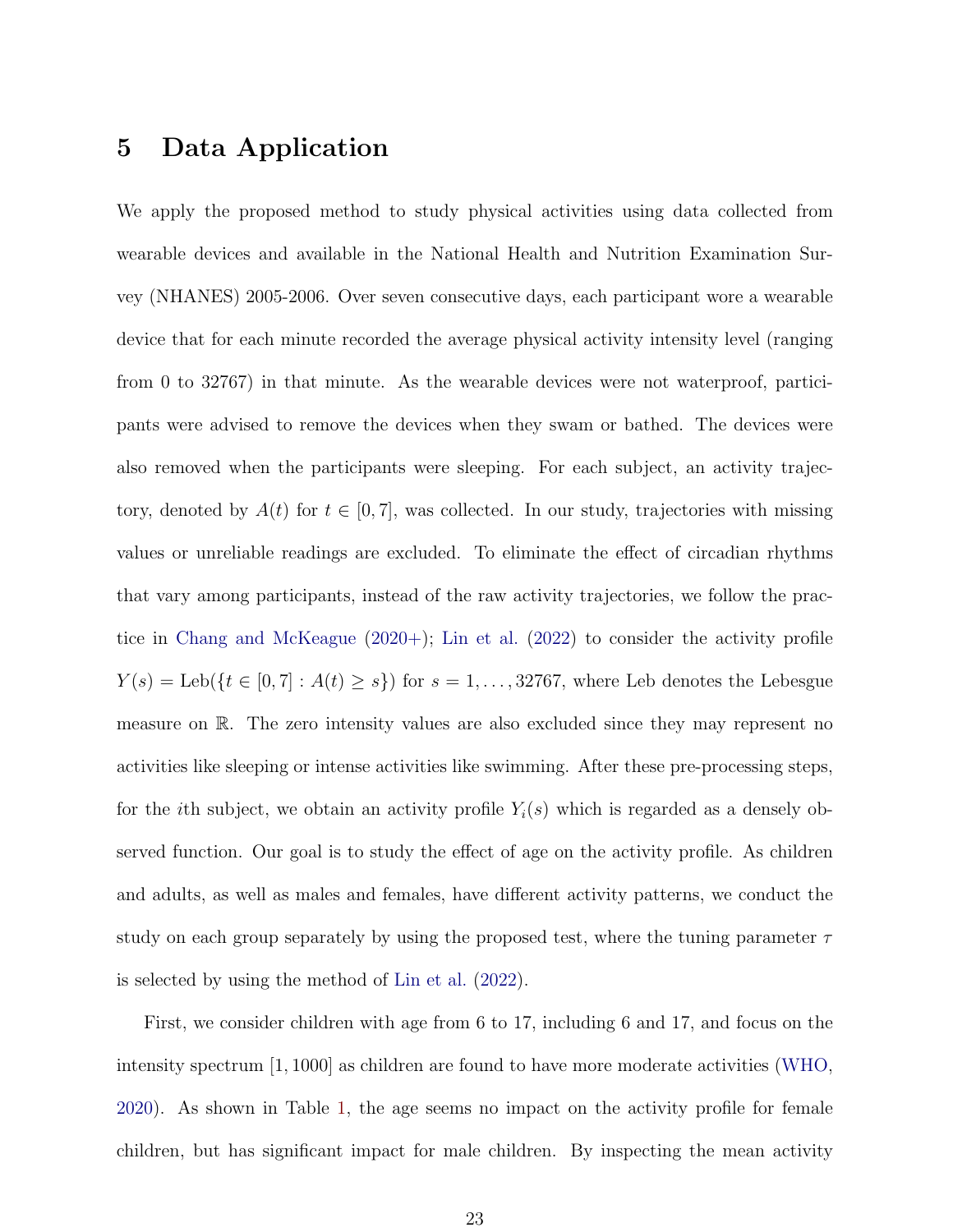<span id="page-23-0"></span>Table 1: The p-values for testing the effect of age on the activity pattern, with sample size in the parentheses.

|                                                               | Male | Female |
|---------------------------------------------------------------|------|--------|
| p-value (age 6-17) $\vert$ 0.0046 (962) $\vert$ 0.1778 (952)  |      |        |
| p-value (age 18-35) $\vert$ 0.1336 (623) $\vert$ 0.0282 (823) |      |        |

profile curves in Figure [4,](#page-23-1) we see the visible differences for different age groups among male children, in contrast with the visually indistinguishable differences among female children. In particular, our test results and Fig. [4](#page-23-1) together suggest that on average young male children tend to be significantly more active than elder male children.



<span id="page-23-1"></span>Figure 4: Mean activity profile curves among male children (left) and female children (right) for different age groups, namely, age 6-8 (red-solid), age 9-10 (blue-dashed), age 11-12 (black-dotted), 13-14 (purple-dash-dotted) and age 15-17 (green-dashed).

Now we consider the young adults with age from 18 to 35, and focus on the intensity spectrum [1, 3000]. As shown in Table [1,](#page-23-0) there is significant difference of mean activity profiles among female young adults, while the difference is not significant among the males. This also agrees with the mean activity profiles shown in Fig. [5,](#page-30-0) where we observe significant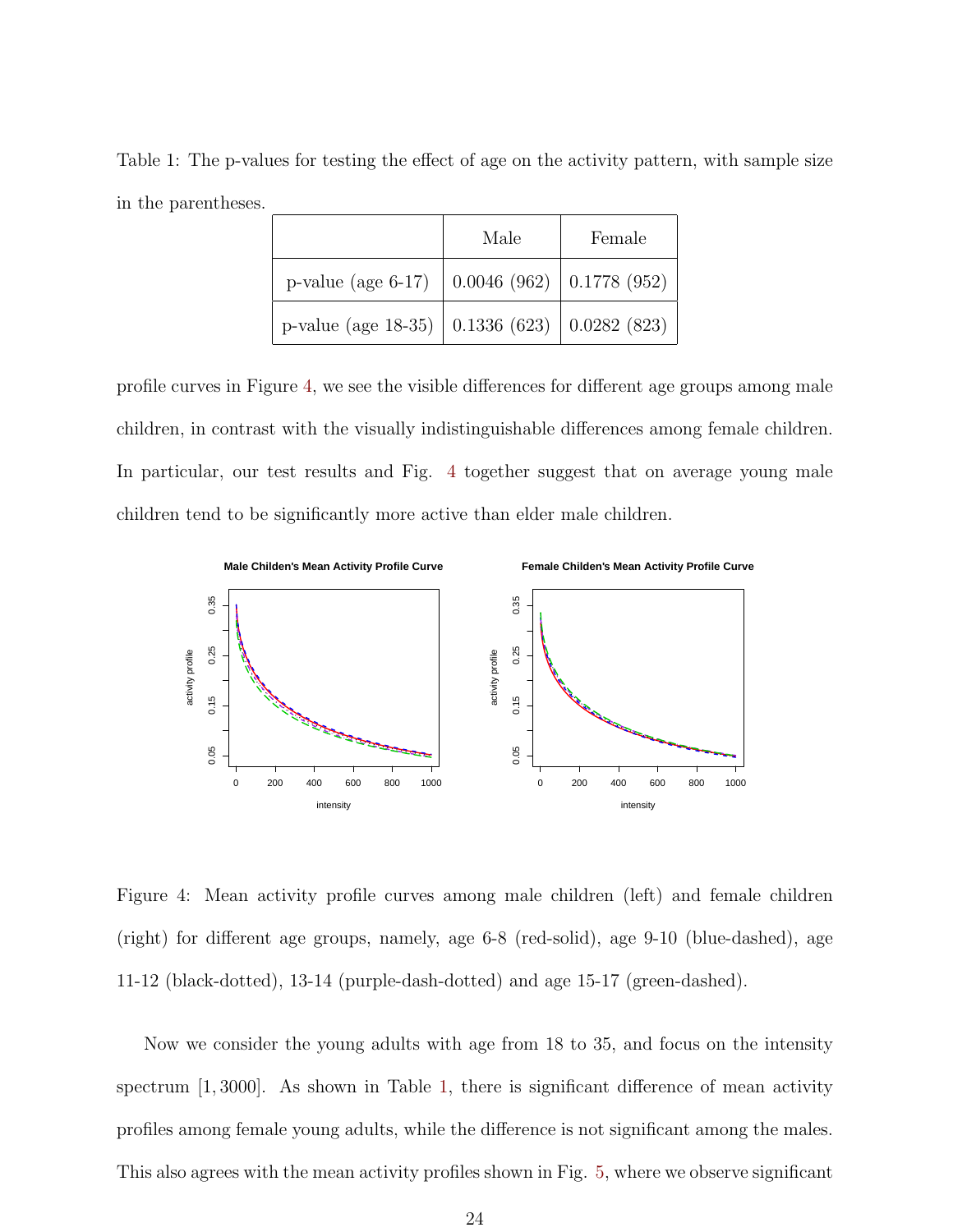difference in the mean activity profiles among different age groups of females, especially on the intensity spectrum [300, 1500], while the difference is less pronounced among males.

#### <span id="page-24-0"></span>6 Concluding Remarks

In our theoretical analysis, we assume the overall number  $p = p_1p_2$  of principal components to grow at a rate slower than  $n$ . This assumption is primarily used to ensure that the sequences  $V_i(\tilde{\phi}, \tilde{\psi})$  induced by  $(\tilde{\phi}, \tilde{\psi}) \in \mathcal{F}_p$  share a common variance decay pattern (see Proposition S2.2 in the supplementary material for details) and that the adopted empirical principal components are sufficiently close to their population versions in the sense of Proposition [3.4.](#page-14-0) Nonetheless, the simulation studies show that  $p_1 = n$  and  $p_2 = n$  still produce superior numerical results, suggesting possible relaxation of the assumption on  $p$ . Such relaxation, however, seems rather difficult and thus is left for future exploration, as it requires a finer analysis of the theoretical properties of high-order functional principal component analysis; such analysis itself is already highly challenging.

In Section [3,](#page-11-0) the class  $\mathcal{F}_p$  of bases we consider requires that the spaces spanned by  $\tilde{\phi} = {\{\tilde{\phi}_{j_1}\}}_{j_1=1}^{p_1}$  and  $\tilde{\psi} = {\{\tilde{\psi}_{j_2}\}}_{j_2=1}^{p_2}$  are the same as the spaces spanned by the eigenelements  $\phi = {\phi_{j_1}}_{j_1=1}^{p_1}$  and  $\psi = {\psi_{j_2}}_{j_2=1}^{p_2}$ , respectively. An immediate direction of future study is to investigate a class  $\mathcal{G}_p$  of bases without this requirement. Such investigation is directly linked to the theoretical properties of the proposed test when the bases  $\tilde{\phi}$  and  $\tilde{\psi}$  are respectively taken to be the empirical eigenelements  $\hat{\phi}$  and  $\hat{\psi}$  of the sample covariance operators  $\hat{C}_X$ and  $\hat{C}_Y$ . To see this, one may first show that  $\hat{\phi}$  and  $\hat{\psi}$  respectively converge to  $\phi$  and  $\psi$ and thus fall into  $\mathcal{G}_p$  with high probability. Consequently, the uniform validity, consistency and convergence rates over  $\mathcal{G}_p$  would apply to the proposed test based on  $\hat{\phi}$  and  $\hat{\psi}$ . While the theoretical study for  $\mathcal{F}_p$  itself is already rather challenging as we has demonstrated in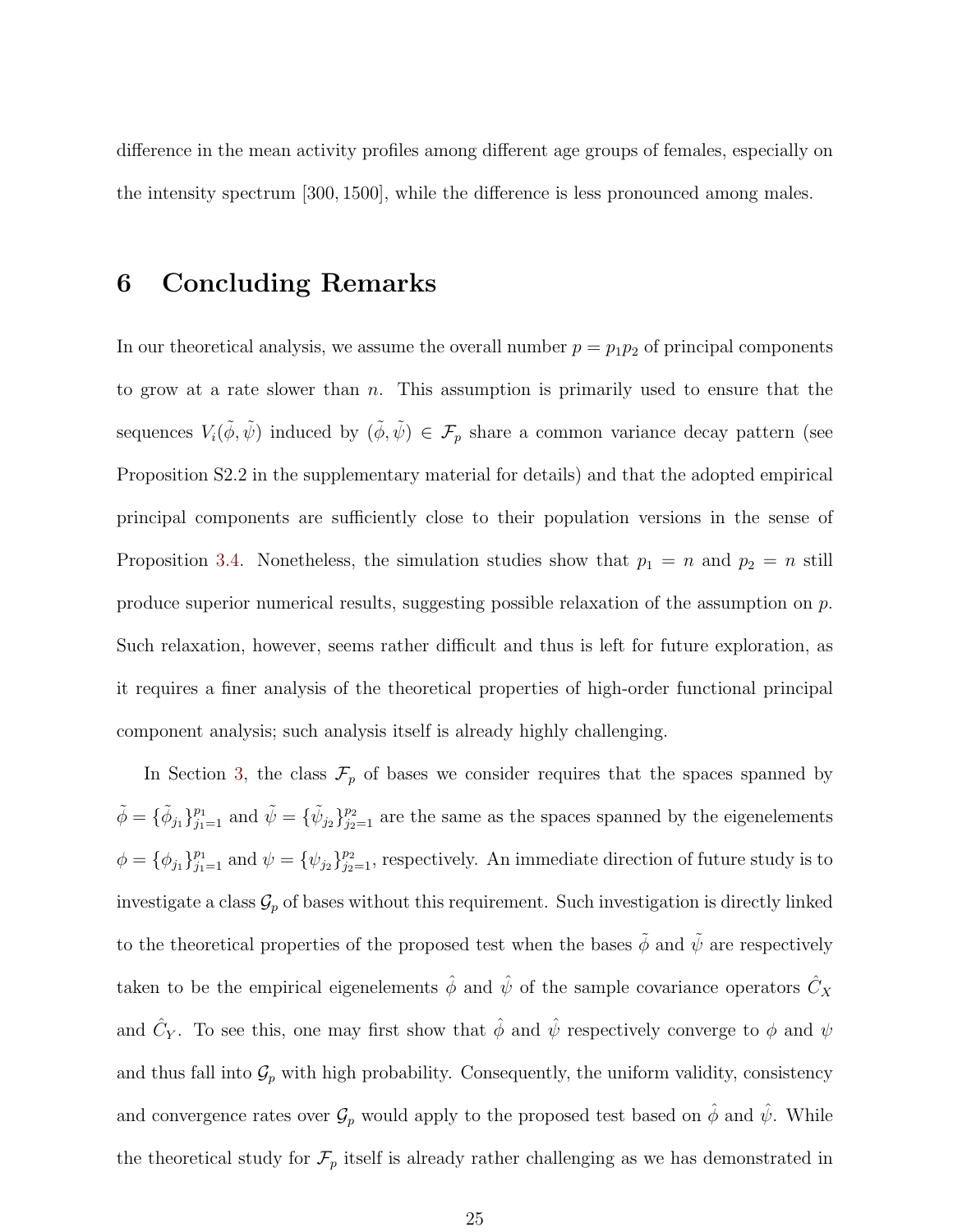this paper, theoretical investigation for the class  $\mathcal{G}_p$  is substantially more difficult and left for future research.

#### Acknowledgement

This research is partially supported by NUS startup grant A-0004816-01-00 and MOE AcRF Tier 1 grant A-0008522-00-00.

## Supplementary material

Supplementary material contains proofs for the theoretical results of this paper, some auxiliary results used in the proofs and a concentration inequality for empirical eigenelements. (PDF)

# References

- <span id="page-25-1"></span>Burdejova, P., Härdle, W., Kokoszka, P., and Xiong, Q. (2017), "Change point and trend analyses of annual expectile curves of tropical storms," Econometrics and statistics, 1, 101–117.
- <span id="page-25-0"></span>Cai, T. T., Hall, P., et al. (2006), "Prediction in functional linear regression," The Annals of Statistics, 34, 2159–2179.
- <span id="page-25-2"></span>Cai, T. T., Zhang, L., and Zhou, H. H. (2018), "Adaptive functional linear regression via functional principal component analysis and block thresholding," Statistica Sinica, 28, 2455–2468.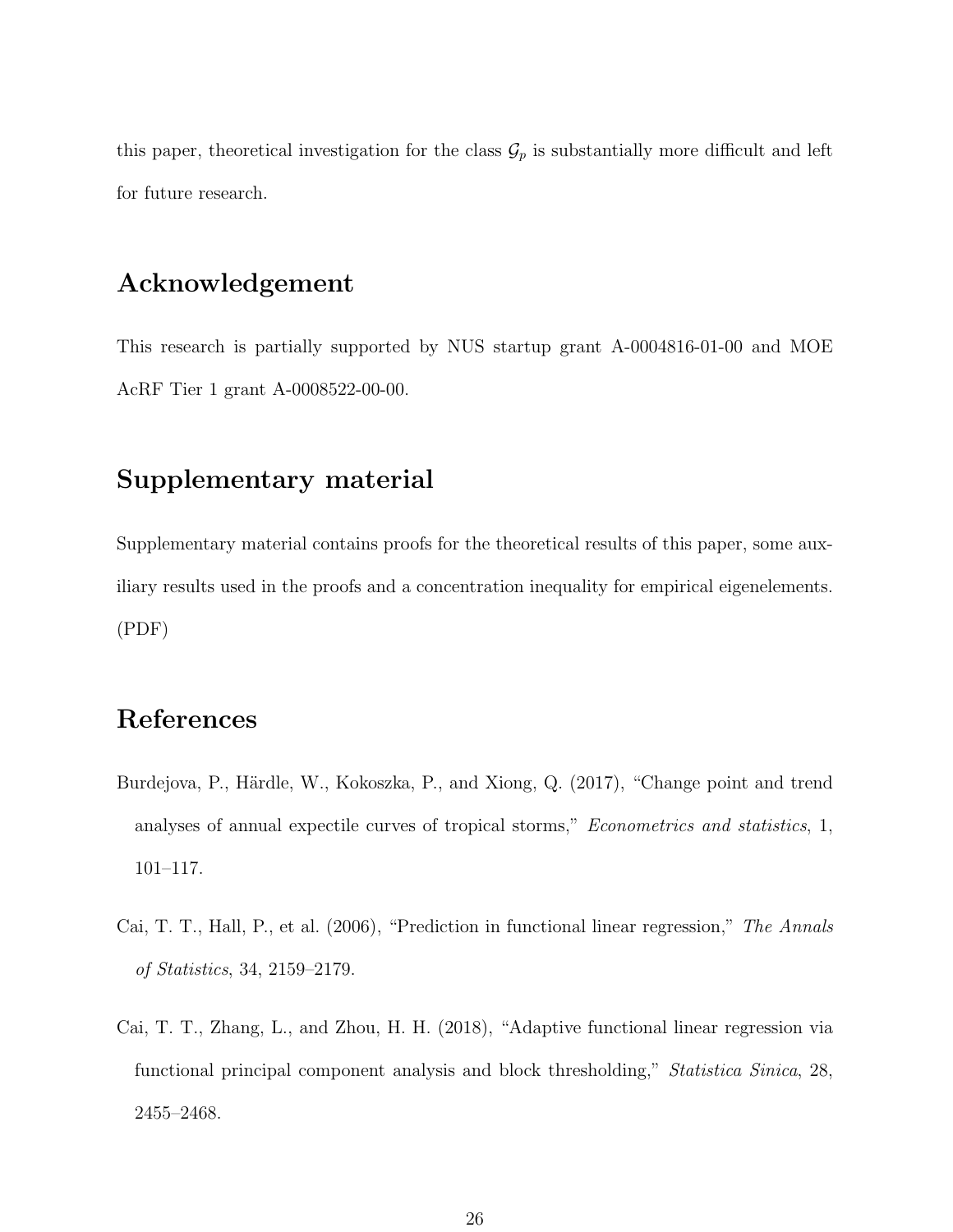- <span id="page-26-3"></span>Cao, G., Wang, S., and Wang, L. (2020), "Estimation and inference for functional linear regression models with partially varying regression coefficients," Stat, 9, e286.
- <span id="page-26-5"></span>Cardot, H., Ferraty, F., and Sarda, P. (1999), "Functional linear model," Statistics  $\mathscr$ Probability Letters, 45, 11–22.
- <span id="page-26-6"></span> $-$  (2003), "Spline estimators for the functional linear model," *Statistica Sinica*, 13, 571– 591.
- <span id="page-26-10"></span>Chang, H.-w. and McKeague, I. W. (2020+), "Nonparametric comparisons of activity profiles from wearable device data," manuscript.
- <span id="page-26-4"></span>Conway, J. B. (2007), A Course in Functional Analysis, vol. 96, New York, NY: Springer New York, 2nd ed.
- <span id="page-26-0"></span>Ferraty, F. and Vieu, P. (2006), Nonparametric Functional Data Analysis: Theory and Practice, New York: Springer-Verlag.
- <span id="page-26-7"></span>Hall, P. and Horowitz, J. L. (2007), "Methodology and convergence rates for functional linear regression," The Annals of Statistics, 35, 70–91.
- <span id="page-26-9"></span>Hilgert, N., Mas, A., and Verzelen, N. (2013), "Minimax adaptive tests for the functional linear model," The Annals of Statistics, 41, 838–869.
- <span id="page-26-2"></span>Horváth, L. and Kokoszka, P. (2012), *Inference for functional data with applications*, Springer Series in Statistics, Springer.
- <span id="page-26-1"></span>Hsing, T. and Eubank, R. (2015), Theoretical Foundations of Functional Data Analysis, with an Introduction to Linear Operators, Wiley.
- <span id="page-26-8"></span>James, G. M., Wang, J., and Zhu, J. (2009), "Functional linear regression that's interpretable," The Annals of Statistics, 37, 2083–2108.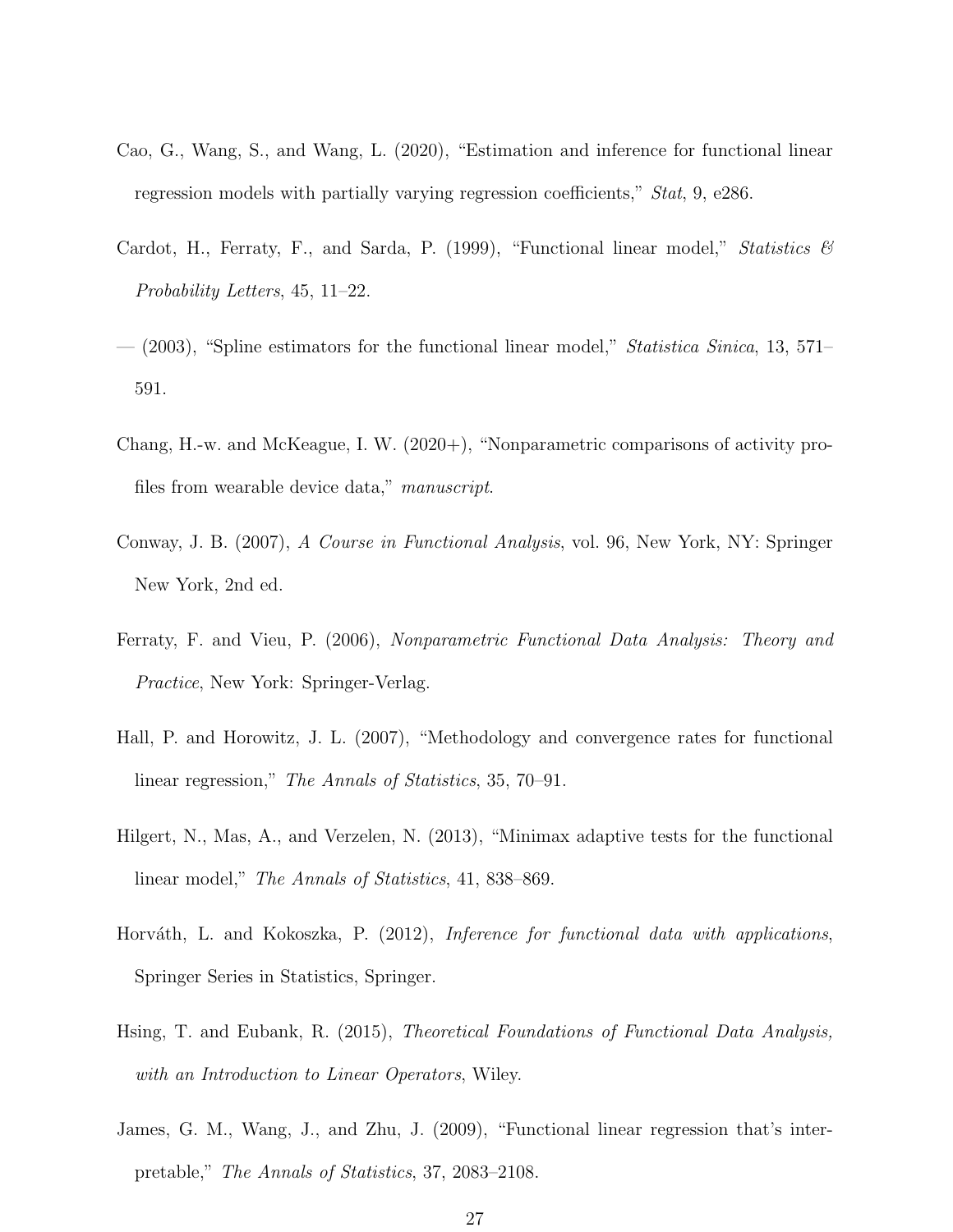- <span id="page-27-4"></span>Kokoszka, P., Maslova, I., Sojka, J., and Zhu, L. (2008), "Testing for lack of dependence in the functional linear model," Canadian Journal of Statistics, 36, 207–222.
- <span id="page-27-0"></span>Kokoszka, P. and Reimherr, M. (2017), Introduction to Functional Data Analysis, Chapman and Hall/CRC.
- <span id="page-27-2"></span>Kong, D., Xue, K., Yao, F., and Zhang, H. H. (2016), "Partially functional linear regression in high dimensions," Biometrika, 103, 147–159.
- <span id="page-27-5"></span>Lai, T., Zhang, Z., and Wang, Y. (2021), "Testing independence and goodness-of-fit jointly for functional linear models," Journal of the Korean Statistical Society, 50, 380–402.
- <span id="page-27-3"></span>Lei, J. (2014), "Adaptive Global Testing for Functional Linear Models," Journal of the American Statistical Association, 109, 624–634.
- <span id="page-27-1"></span>Lin, Z., Cao, J., Wang, L., and Wang, H. (2017), "Locally Sparse Estimator for Functional Linear Regression Models," Journal of Computational and Graphical Statistics, 26, 306– 318.
- <span id="page-27-7"></span>Lin, Z., Lopes, M. E., and Müller, H.-G. (2022), "High-dimensional MANOVA via Bootstrapping and its Application to Functional Data and Sparse Count Data," Journal of the American Statistical Association, to appear.
- <span id="page-27-6"></span>Lopes, M. E., Lin, Z., and Müller, H.-G.  $(2020)$ , "Bootstrapping max statistics in high dimensions: Near-parametric rates under weak variance decay and application to functional data analysis," The Annals of Statistics, 48, 1214–1229.
- <span id="page-27-8"></span>Lopes, M. E. and Yao, J. (2022), "A sharp lower-tail bound for Gaussian maxima with application to bootstrap methods in high dimensions," Electronic Journal of Statistics, 16, 58–83.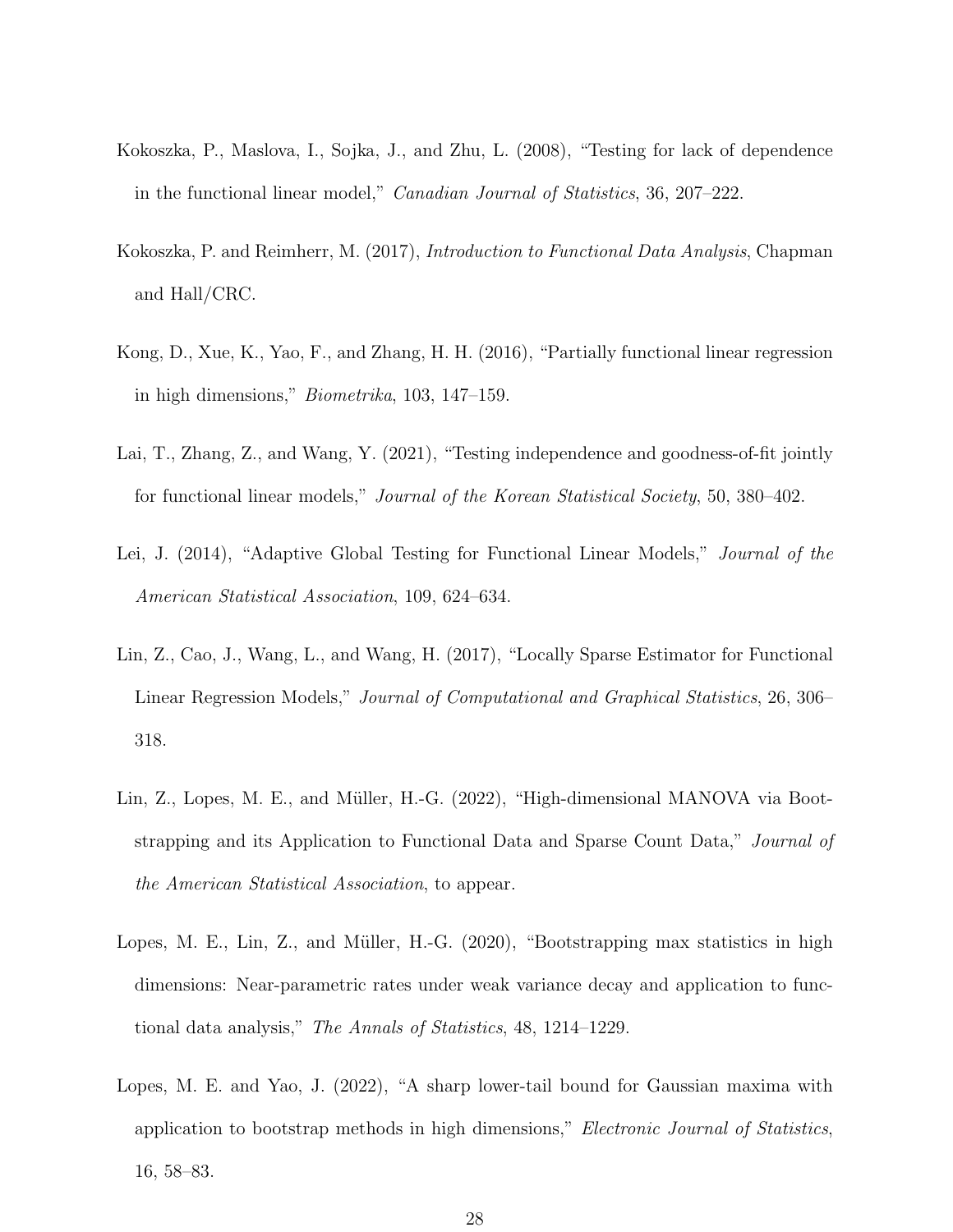- <span id="page-28-6"></span>Müller, H.-G., Sen, R., and Stadtmüller, U. (2011), "Functional data analysis for volatility," Journal of Econometrics, 165, 233–245.
- <span id="page-28-3"></span><span id="page-28-0"></span>Qu, S. and Wang, X. (2017), "Optimal Global Test for Functional Regression," arxiv.
- Ramsay, J. O. and Silverman, B. W. (2005), Functional Data Analysis, Springer Series in Statistics, New York: Springer, 2nd ed.
- <span id="page-28-9"></span>Ritter, K., Wasilkowski, G. W., Wozniakowski, H., et al. (1995), "Multivariate integration and approximation for random fields satisfying Sacks-Ylvisaker conditions," Annals of Applied Probability, 5, 518–540.
- <span id="page-28-5"></span>Shang, H. L. (2017), "Functional time series forecasting with dynamic updating: An application to intraday particulate matter concentration," Econometrics and statistics, 1, 184–200.
- <span id="page-28-1"></span>Shen, Q. and Faraway, J. (2004), "An F test for linear models with functional responses," Statistica Sinica, 14, 1239–1257.
- <span id="page-28-2"></span>Shin, H. (2009), "Partial functional linear regression," Journal of Statistical Planning and Inference, 139, 3405–3418.
- <span id="page-28-4"></span>Smaga, L. (2019), "General linear hypothesis testing in functional response model," Communications in Statistics-Theory and Methods, 1–16.
- <span id="page-28-7"></span>Tang, C. and Shi, Y. (2021), "Forecasting High-Dimensional Financial Functional Time Series: An Application to Constituent Stocks in Dow Jones Index," Journal of Risk and Financial Management, 14, 343.
- <span id="page-28-8"></span>Vershynin, R. (2018), High-dimensional probability: An introduction with applications in data science, vol. 47, Cambridge university press.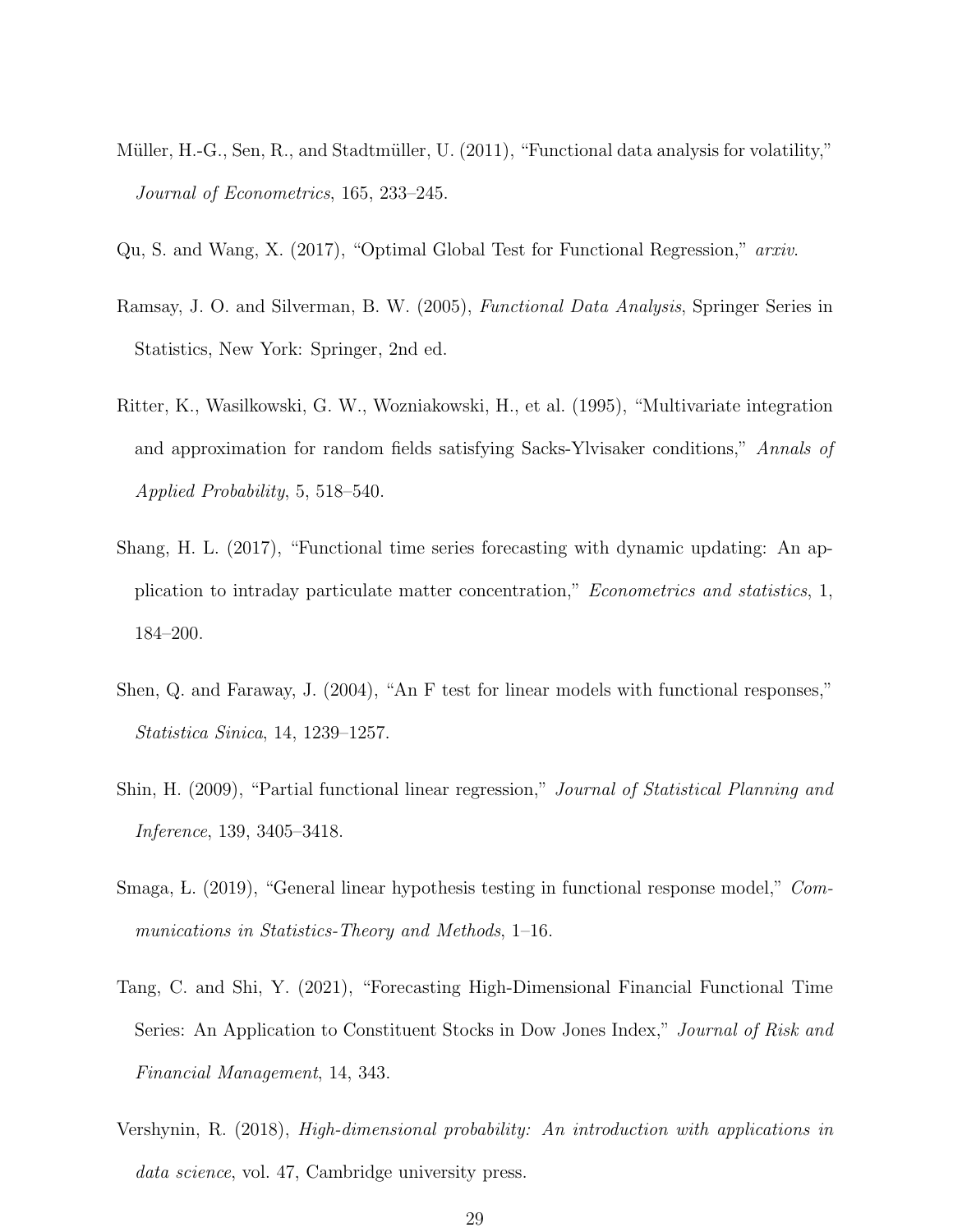- <span id="page-29-6"></span>Wang, D., Zhao, Z., Yu, Y., and Willett, R. (2020), "Functional Linear Regression with Mixed Predictors," arXiv preprint arXiv:2012.00460.
- <span id="page-29-9"></span>WHO (2020), "WHO Physical activity Fact Sheet," https://www.who.int/news-room/factsheets/detail/physical-activity.
- <span id="page-29-7"></span>Xue, K. and Yao, F. (2021), "Hypothesis testing in large-scale functional linear regression," Statistica Sinica, 31, 1101–1123.
- <span id="page-29-1"></span>Yao, F., Müller, H.-G., and Wang, J.-L. (2005), "Functional linear regression analysis for longitudinal data," The Annals of Statistics, 33, 2873–2903.
- <span id="page-29-2"></span>Yuan, M. and Cai, T. T. (2010), "A reproducing kernel Hilbert space approach to functional linear regression," The Annals of Statistics, 38, 3412–3444.
- <span id="page-29-8"></span>Yuan, M., Cai, T. T., et al. (2010), "A reproducing kernel Hilbert space approach to functional linear regression," The Annals of Statistics, 38, 3412–3444.
- <span id="page-29-4"></span>Zhang, J.-T. (2011), "Statistical inferences for linear models with functional responses," Statistica Sinica, 21, 1431–1451.
- <span id="page-29-3"></span><span id="page-29-0"></span> $-$  (2013), Analysis of variance for functional data, London: Chapman & Hall.
- Zhou, J., Wang, N.-Y., and Wang, N. (2013), "Functional Linear Model with Zero-value Coefficient Function at Sub-regions," Statistica Sinica, 23, 25–50.
- <span id="page-29-5"></span>Zhu, H., Li, R., and Kong, L. (2012), "Multivariate varying coefficient model for functional responses," The Annals of Statistics, 40, 2634–2666.